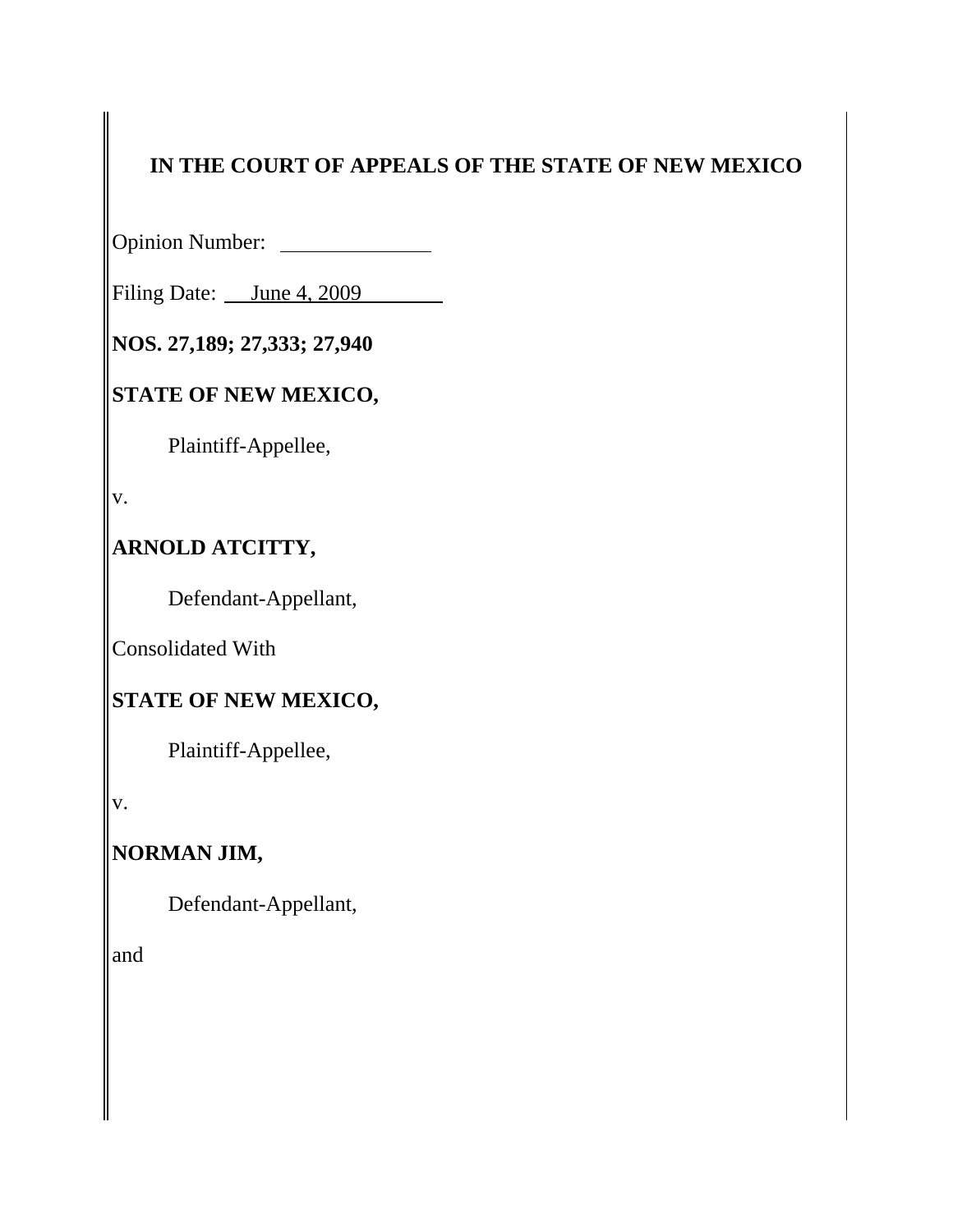## **STATE OF NEW MEXICO,**

Plaintiff-Appellee,

v.

## **MICHAEL BILLY,**

Defendant-Appellant.

### **APPEAL FROM THE DISTRICT COURT OF SAN JUAN COUNTY John A. Dean, District Judge**

Gary K. King, Attorney General Andrew S. Montgomery, Assistant Attorney General Santa Fe, NM

for Appellee

Hugh W. Dangler, Chief Public Defender S. Erin Brunson, Assistant Appellate Defender Santa Fe, NM

for Appellants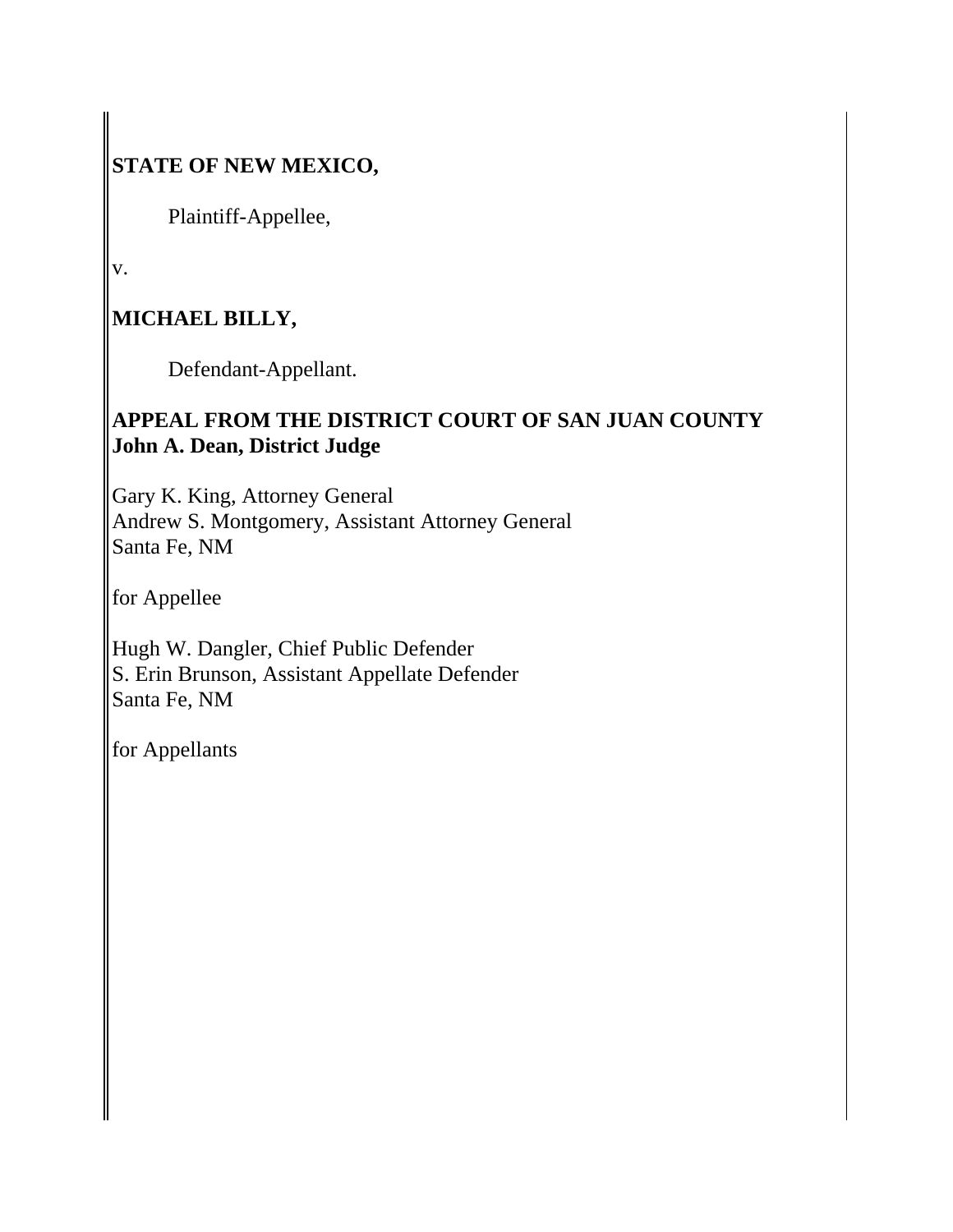#### **OPINION**

#### **BUSTAMANTE, Judge.**

**{1}** The question presented in these consolidated cases is whether the State has the authority to require an Indian, who: (1) was convicted of a sex offense in a court other than a New Mexico state court; (2) is an Indian living in Indian country; and (3) is not attending school or employed outside of Indian country, to comply with the State's Sex Offender Registration and Notification Act (SORNA), NMSA 1978, §§ 29-11A-1 to -10 (1999, as amended through 2007). Defendants are enrolled members of the Navajo Nation who were convicted in federal court of sex offenses involving minors. The State, in separate proceedings, charged Defendants with failing to register as sex offenders as required by SORNA.

**{2}** Defendants each filed motions to dismiss for lack of jurisdiction. Defendants asserted that the State lacked the authority to impose the registration requirements of SORNA on an Indian living in Indian country. The district court denied the motions. Defendants entered conditional pleas of guilty while reserving their right to appeal jurisdictional issues. The district court thereafter entered judgments convicting each Defendant of failing to register as a sex offender. We reverse.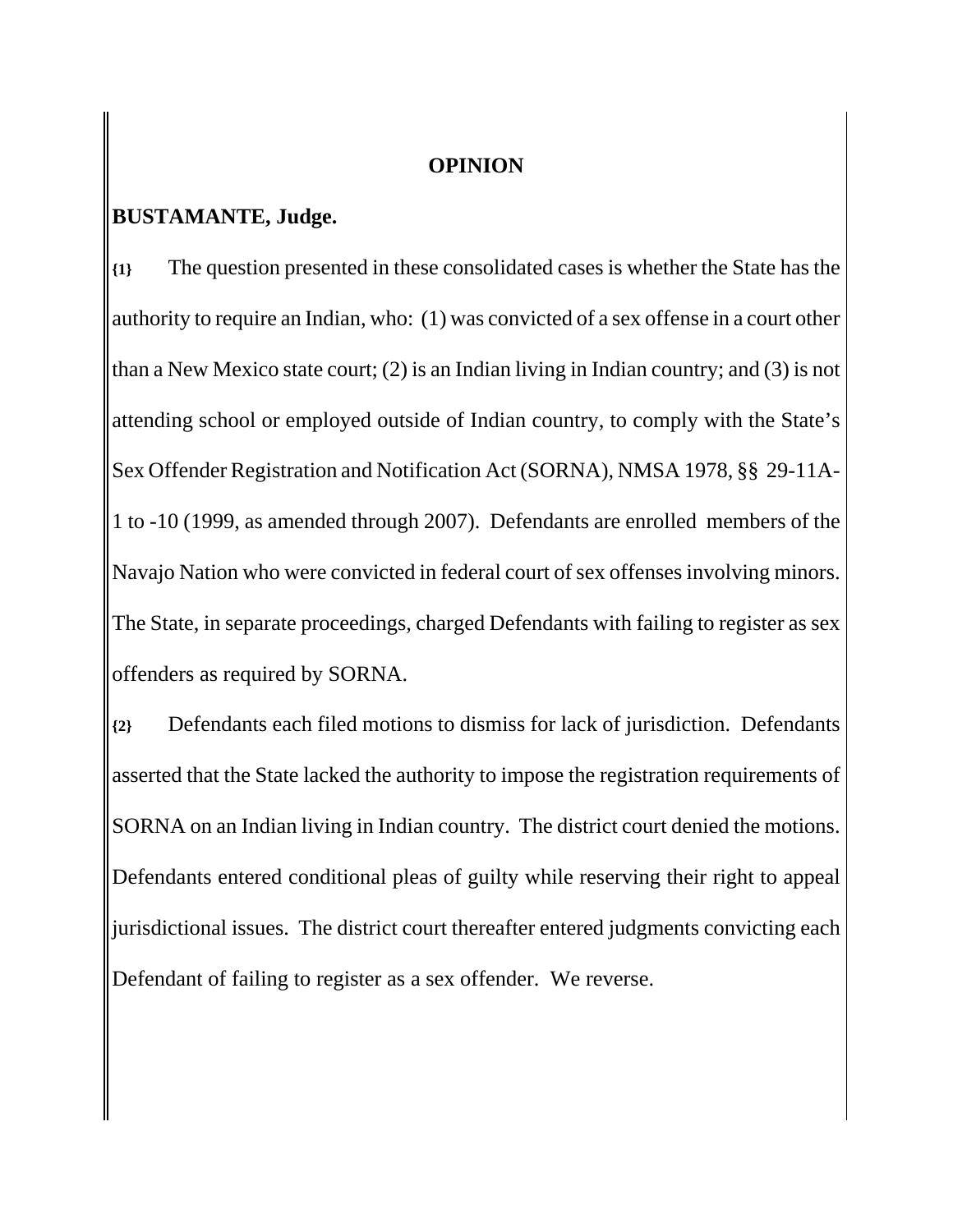## **BACKGROUND**

**{3}** Defendant Arnold Atcitty (Atcitty) is an enrolled member of the Navajo Nation, which is a federally recognized Indian tribe. In 1998 Atcitty was convicted in federal court of a sexual offense against a minor. Pursuant to 42 U.S.C. § 14072 (1998), Atcitty was required to register with the FBI national sex offender database. The federal court specifically ordered Atcitty to "comply with any applicable registration requirements for sex offenders that exist in any jurisdiction in which [Atcitty] resides." In September 2004, Atcitty's federal probation supervision was transferred from the state of Colorado to San Juan County, New Mexico. At all times relevant to this case, Atcitty (1) was domiciled on the Navajo Indian Reservation (the Reservation) near Shiprock, New Mexico; (2) was not employed outside the boundaries of the Reservation; and (3) was not attending school outside the boundaries of the Reservation.

**{4}** On October 13, 2004, Atcitty was placed in a detoxification facility located outside of the boundaries of the Reservation in Farmington, New Mexico. The record does not indicate how long Atcitty was treated at the detoxification facility. On January 19, 2005, the San Juan County Magistrate Court issued an arrest warrant for Atcitty for his failure to register as a sex offender pursuant to Section 29-11A-4(I). Atcitty was arrested outside the boundaries of the Reservation, in San Juan County.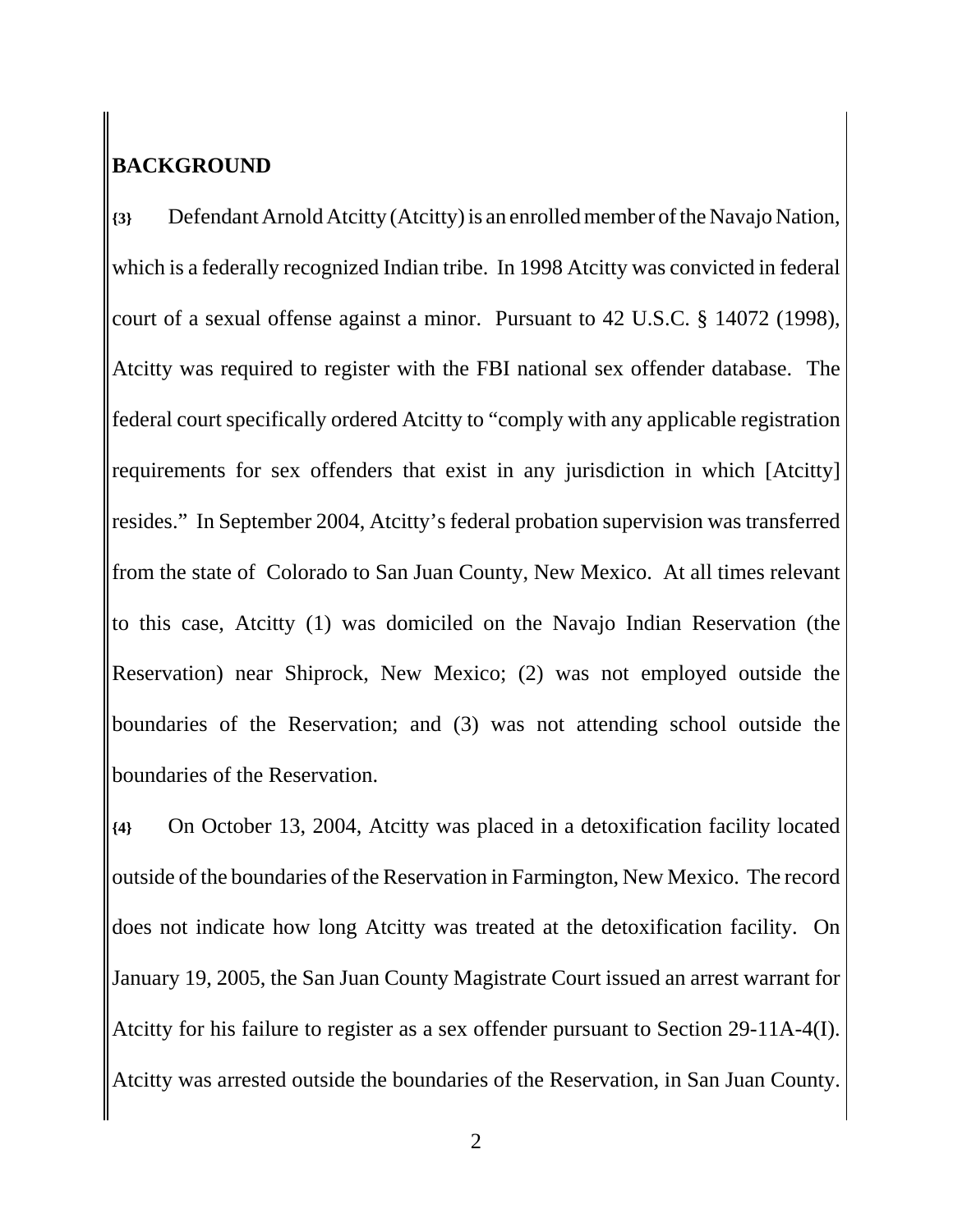**{5}** Defendant Norman Jim (Jim) is an enrolled member of the Navajo Nation. In 1998 Jim was convicted in federal court of a sex offense involving a minor for which registration is required under SORNA. The federal court ordered Jim to "comply with any applicable [sex offender] registration requirements [existing] in any jurisdiction in which [Jim] would reside" following his release from federal prison. Jim was released from prison on January 5, 2006, and was placed under the supervision of a federal probation officer working in San Juan County. At all times relevant to this case, Jim (1) was domiciled on the Reservation and within San Juan County; (2) was not employed outside the boundaries of the Reservation; (3) was not attending school outside the boundaries of the Reservation; and (4) maintained a mail box with an address in Fruitland, New Mexico, which is located outside the boundaries of the Reservation.

**{6}** Jim's probation officer notified him of the requirement to register as a sex offender within ten days of his release from prison. Jim failed to register as a sex offender with the San Juan County authorities following his release from prison. Jim likewise failed to register as a sex offender with the FBI. On February 2, 2006, the San Juan County Magistrate Court issued an arrest warrant for Jim's failure to register as a sex offender pursuant to Section 29-11A-4(I). Jim was arrested on July 15, 2006, in an area outside the boundaries of the Reservation near Fruitland, New Mexico.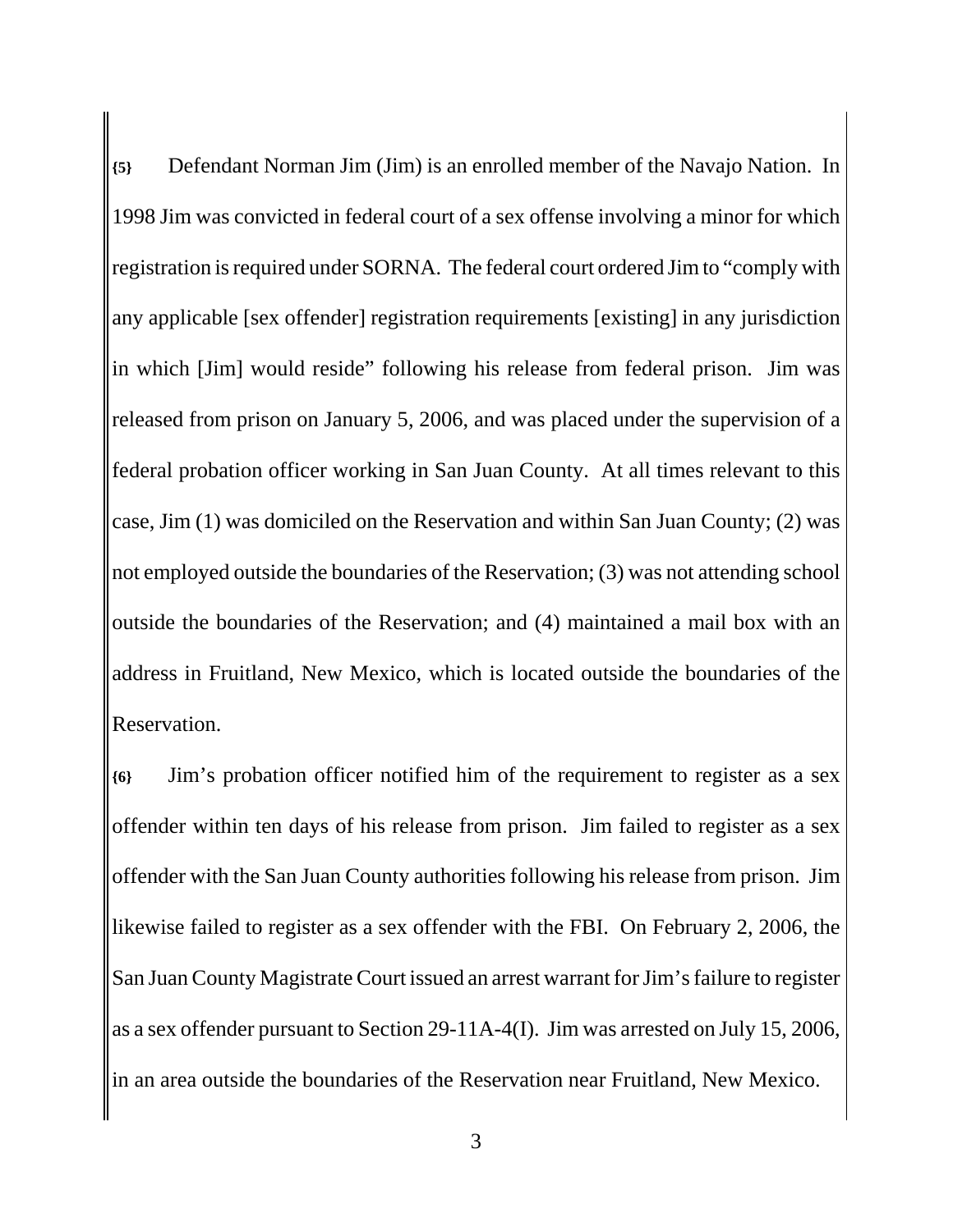**{7}** Defendant Michael Billy (Billy) is an enrolled member of the Navajo Nation. In 2000 Billy was convicted in federal court of a sex offense involving a minor for which registration is required under SORNA. The federal court ordered Billy to "comply with any applicable [sex offender] registration requirements [existing] in any jurisdiction in which [Billy] would reside" following his release from federal prison. Billy registered as a sex offender with the San Juan County authorities and renewed his registration annually for the years 2001 through 2004. Billy failed to renew his registration with the San Juan County authorities in 2005 and did not register as a sex offender with the FBI. At all times relevant to this case, Billy (1) was domiciled on the Reservation and within San Juan County, (2) was not employed outside the boundaries of the Reservation, and (3) was not attending school outside the boundaries of the Reservation.

**{8}** On January 26, 2006, the San Juan County Magistrate Court issued an arrest warrant for Billy's failure to register as a sex offender pursuant to Section 29-11A-4(I). Billy was arrested on July 7, 2006, in an area outside the boundaries of the Reservation.

**{9}** In March 2005 the Navajo Nation enacted its own Sex Offender Registration Act, although the law was not in effect until April 26, 2006. *See* Sex Offender Registration Act of 2005, CAP-20-06 (available at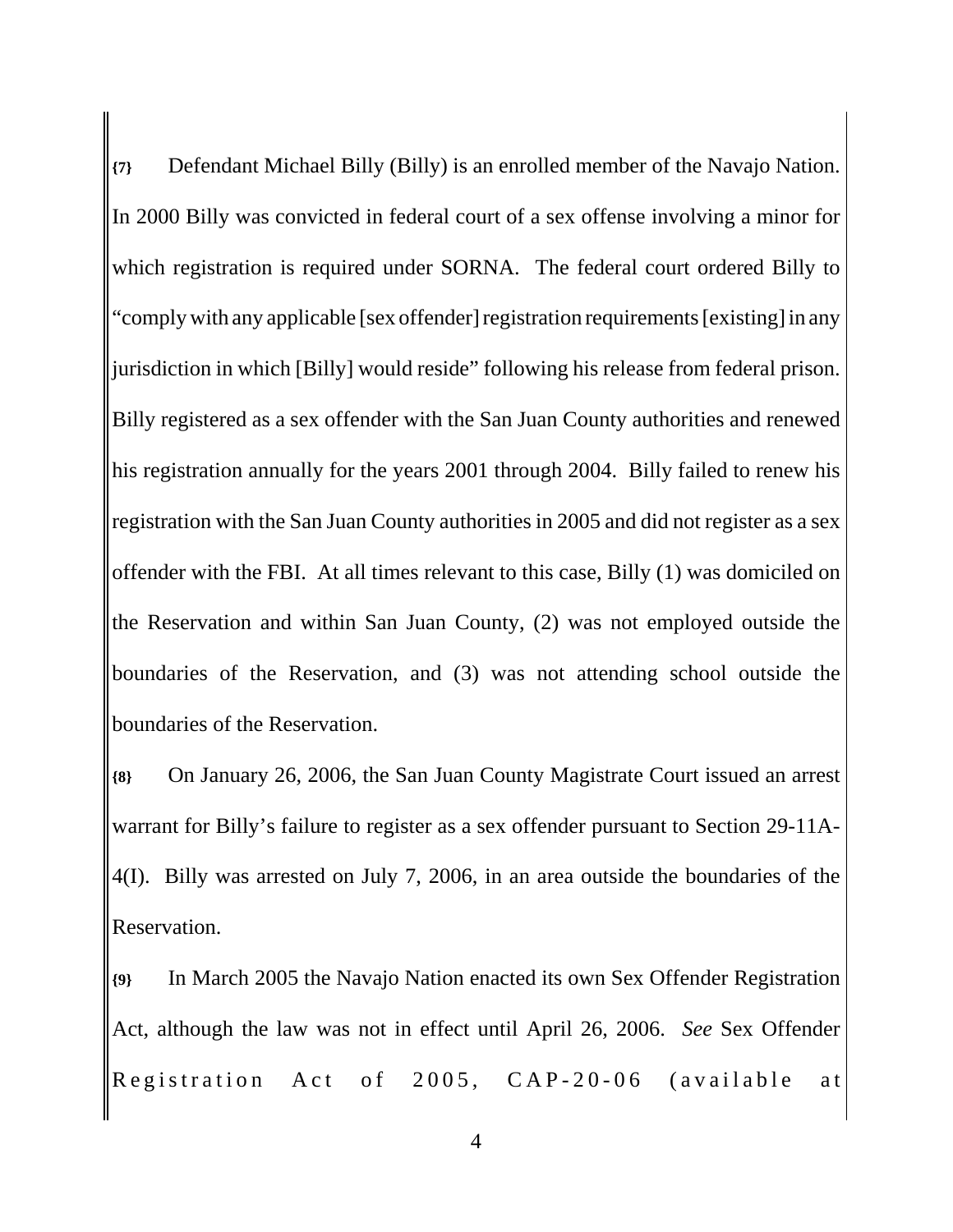http://www.navajocourts.org/Resolutions/CAP-20-06SexOffender.pdf).

**{10}** The State charged Atcitty, Jim, and Billy (collectively Defendants) in separate proceedings with failing to register as sex offenders as required by SORNA. Defendants each filed motions to dismiss for lack of jurisdiction. Defendants asserted that the State lacked the authority to impose the registration requirements of SORNA on a member of the Navajo Nation living on the Reservation. The district court denied the motions, although it certified the issue for interlocutory appeal in the Jim case. The district court made the following determinations for each Defendant, with only slight variations, in denying the motions to dismiss.

- a. [T]he Navajo Nation did not have a sex offender registration program . . . . until April 26, 2006;
- b. Defendant[s'] federal offense required registration with the FBI pursuant to 42 U.S.C.  $\left[ \right] \S 14072(b)(1)$  and (c);
- c. [F]ederal law requires state authorities to register a current address, fingerprints[,] and photograph of a person convicted of a sexual criminal offense against a minor with the FBI's national database[;] if the state's sex offender registration program is not minimally sufficient according to the federal standards, the sex offender must register directly with the FBI's national database[;]
- [d.] The federal court had jurisdiction over the Defendant[s] when it ordered [Defendants] to comply with any registration requirements for sex offenders that exist in any jurisdiction in which [Defendants] would reside. . . . Defendant[s] resided in San Juan County, New Mexico on the Navajo Indian Reservation;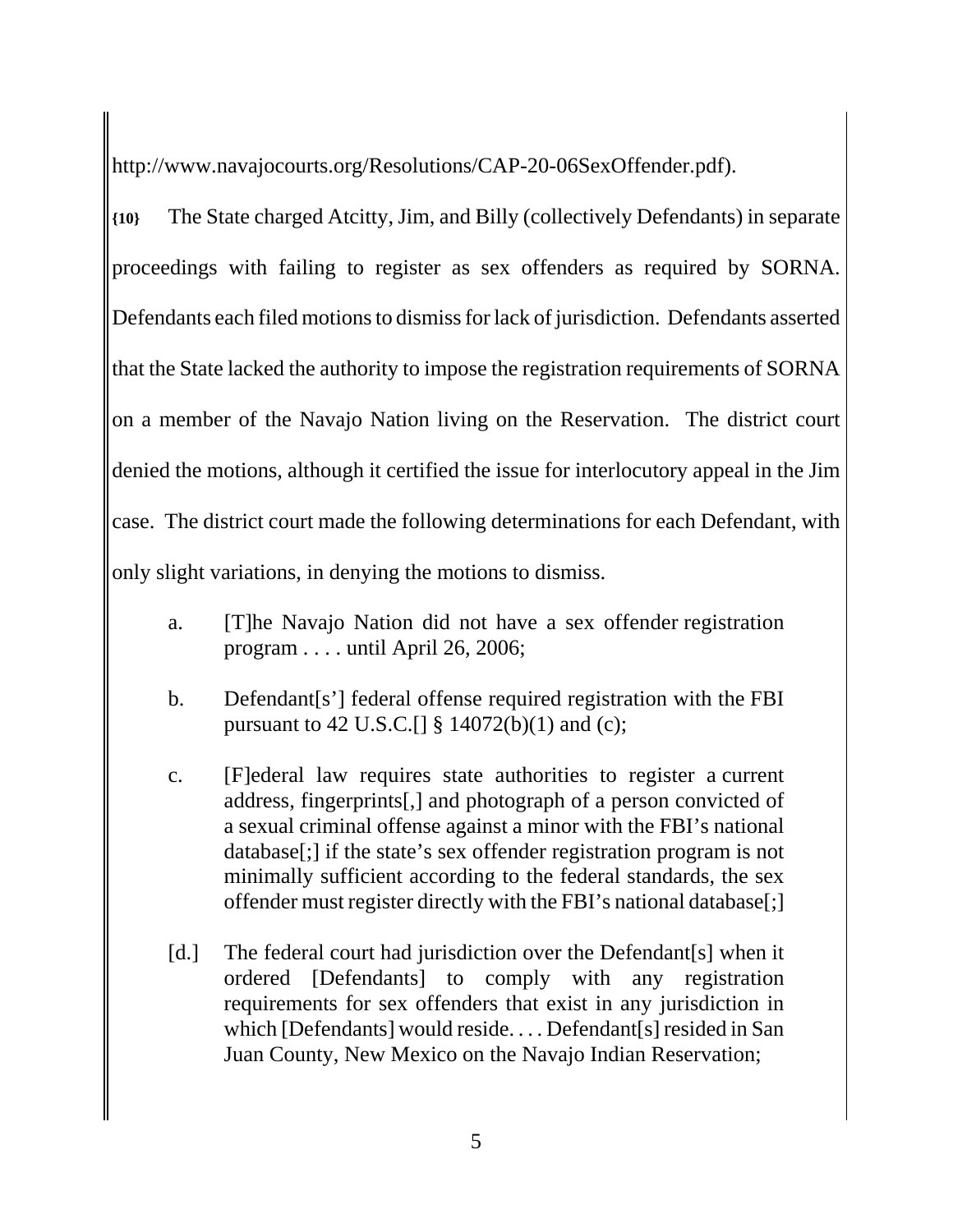- [e.] [Whether the State may require a Navajo] Indian living on a reservation located within the State's geographical boundaries defies traditional jurisdictional analysis in that the situs of the crime is unclear, whether the victim(s) of the crime is/are Indian is unclear, and that the crime arises from a statute that [this] Court . . . has labeled a "civil, remedial, regulatory, nonpunitive law;" [and]
- [f.] [Because] the Navajo Nation has no sex offender registration law or program in effect, [the District] Court relies on the jurisdictional principle . . . adopted by the State . . . that "the question has always been whether the state action infringed on the right of reservation Indians to make their own laws and be ruled by them[.]"

**{11}** Following entry of the district court's orders denying Defendants' motions to dismiss, Atcitty and Billy signed plea agreements in which they agreed to plead guilty to failing to register as sex offenders pursuant to SORNA, although they reserved their right to appeal the jurisdiction issue. The district court thereafter entered its judgment and sentence in the Atcitty and Billy cases. Atcitty and Billy timely filed notices of appeal. Jim filed an application for interlocutory appeal, which this Court granted on April 3, 2007. The State filed a motion to consolidate the cases on appeal, which we hereby grant due to the factual and legal similarity among the cases.

**{12}** Defendants each assert on appeal that the district court erred in denying their motions to dismiss because New Mexico courts lack both subject matter and personal jurisdiction over their cases. Defendants do not dispute that they were convicted of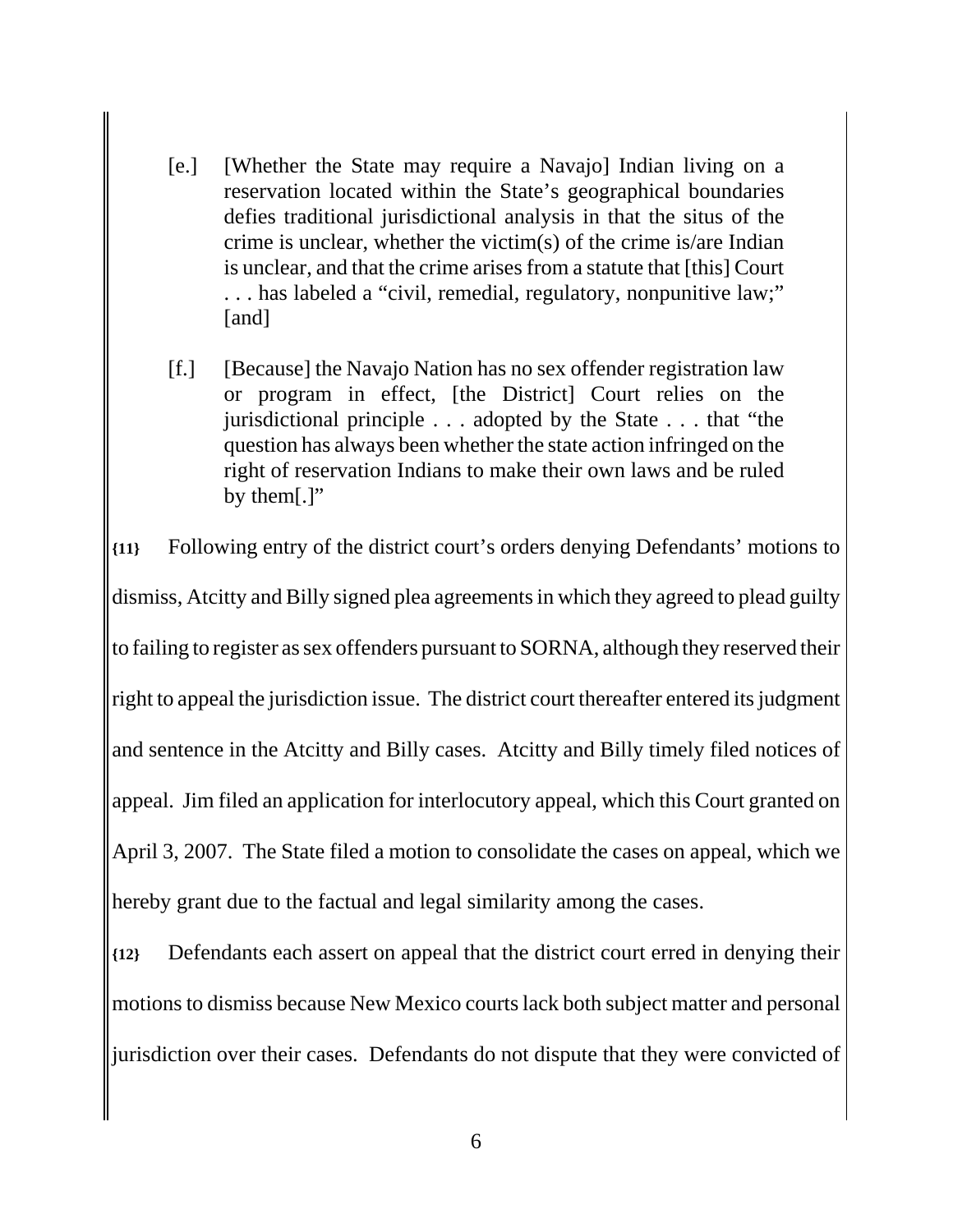sex offenses involving minors and that such convictions trigger SORNA's registration requirements for New Mexico residents. *See* Section 29-11A-3(D)(1), (2) (defining "sex offender" as one who is a resident of, or changes residence to, New Mexico and has been "convicted of a sex offense pursuant to state, federal, tribal or military law[.]"); Section 29-11A-3(E) (defining "sex offense" as encompassing a variety of sex crimes involving children "or their equivalents in any other jurisdiction"). Instead, Defendants contend that they are not residents of New Mexico for purposes of enforcement of SORNA, because they are Navajo Indians living permanently on the Reservation and they do not work or go to school off the Reservation. Defendants maintain that they are residents of Indian country, as that term is defined in 18 U.S.C. § 1151 (2000), where the State's jurisdiction over them is limited, even though the land on which they live is geographically situated within the State of New Mexico. Atcitty and Billy further contend that the Navajo Nation did not invite New Mexico courts to take criminal jurisdiction over its members who violate federal or tribal sex offender registration laws. We decline to address this latter point because it did not form the basis for the district court's decision to deny Defendants' motions to dismiss.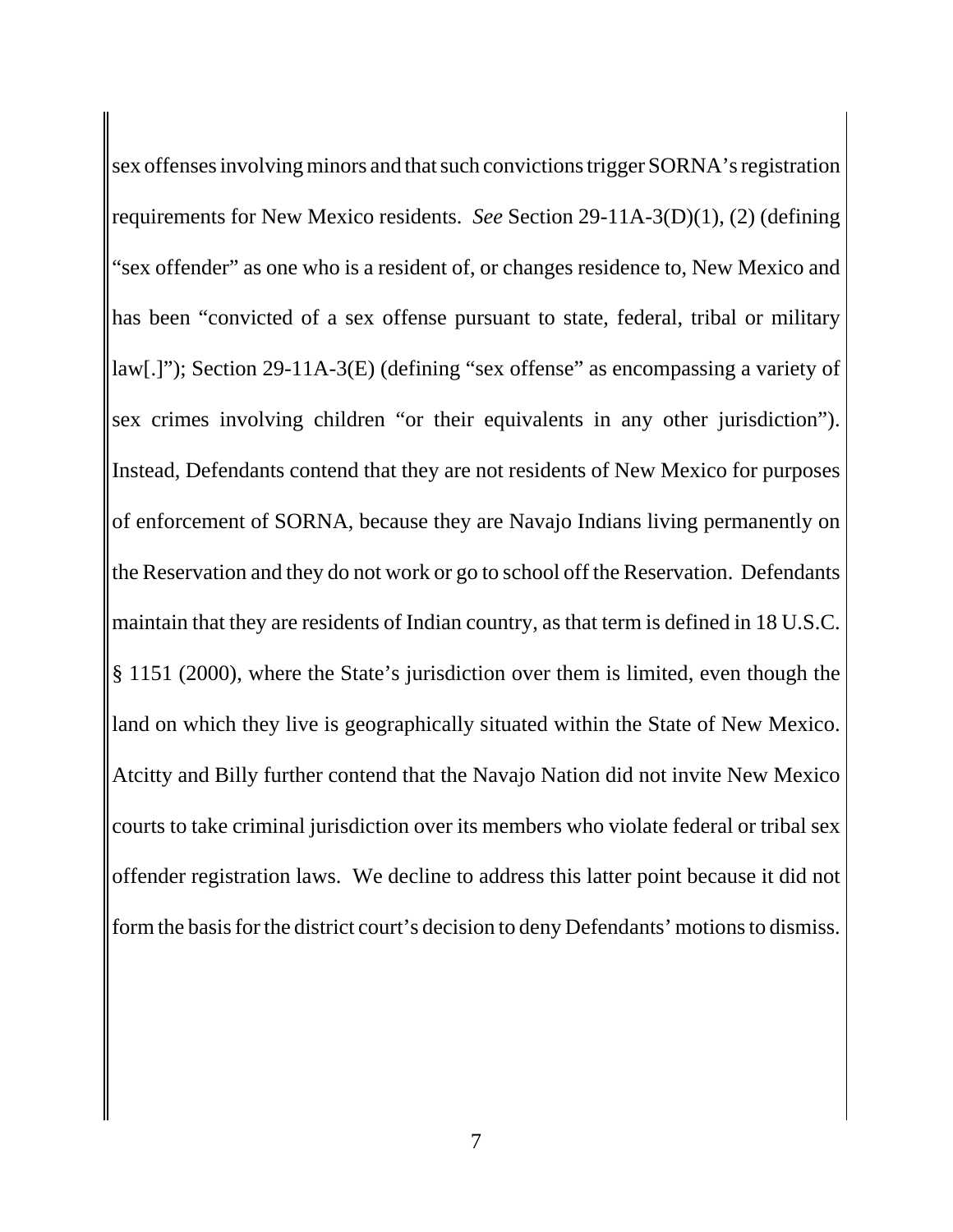## **DISCUSSION**

### **1. Standard of Review**

**{13}** We review questions of subject matter jurisdiction and statutory construction de novo. *State ex rel. Children, Youth & Families Dep't v. Andree G.*, 2007-NMCA-156, ¶ 17, 143 N.M. 195, 174 P.3d 531. Federal statutes and case law govern questions regarding state court jurisdiction over Indians living in Indian country. *State v. Romero*, 2006-NMSC-039, ¶ 7, 140 N.M. 299, 142 P.3d 887.

### **2. Framework for Analyzing Whether the State May Require Defendants to Comply with SORNA**

**{14}** The law regarding a state's ability to exercise regulatory authority in Indian country has evolved over time. *See Rice v. Rehner*, 463 U.S. 713, 718 (1983) (recognizing that the Court's decisions in this area of the law "have not been static"). The United States Supreme Court pronounced in *Worcester v. Georgia*, 31 U.S. (6 Pet.) 515, 561 (1832), that state law could "have no force" on an Indian reservation. Over one hundred years later, the United States Supreme Court recognized that "Congress has to a substantial degree opened the doors of reservations to state laws[.]" *Organized Vill. of Kake v. Egan*, 369 U.S. 60, 74 (1962). Resolution of state/tribal jurisdictional issues since *Worcester* has resulted in what can charitably be deemed a jurisdictional maze. Robert N. Clinton, *Criminal Jurisdiction Over Indian Lands:*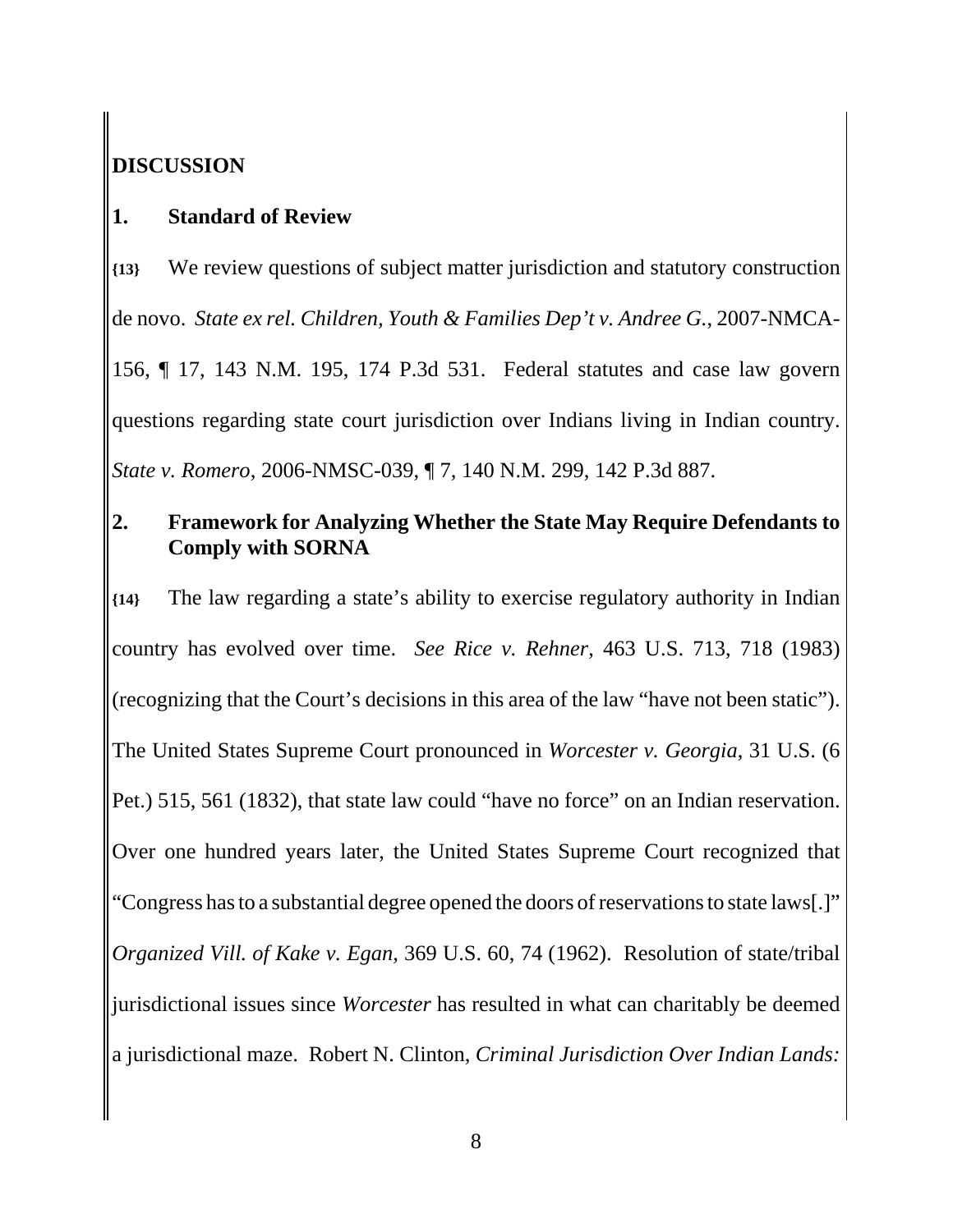*A Journey Through a Jurisdictional Maze*, 18 Ariz. L. Rev. 503, 500-13 (1976). The upshot of two hundred years of federal legislation, federal case law, and state case law, is that Indian country is no longer absolutely off limits to state jurisdiction in the sense indicated by *Worcester*. The mechanism used to open—or shut—the door and the extent to which it may be opened is of necessity dependent on the legal and factual framework present in any given situation. In *White Mountain Apache Tribe v. Bracker*, 448 U.S. 136, 141 (1980), the Court observed that

congressional authority and the semi-independent position of Indian tribes have given rise to two independent but related barriers to the assertion of state regulatory authority over tribal reservations and members. First, the exercise of such authority may be pre-empted by federal law. Second, it may unlawfully infringe on the right of reservation Indians to make their own laws and be ruled by them.

*Id.* at 142 (internal quotation marks and citations omitted).

**{15}** The seminal case in the modern era dealing with the infringement prong is *Williams v. Lee*, 358 U.S. 217, 220 (1959). *Williams* noted the retreat from the absolutist position of *Worcester* "where essential tribal relations were not involved and where the rights of Indians would not be jeopardized" but also asserted that "the basic policy of *Worcester* has remained." 358 U.S. at 219. In the end the Court stated that "absent governing Acts of Congress, the question has always been whether the state action infringed on the right of reservation Indians to make their own laws and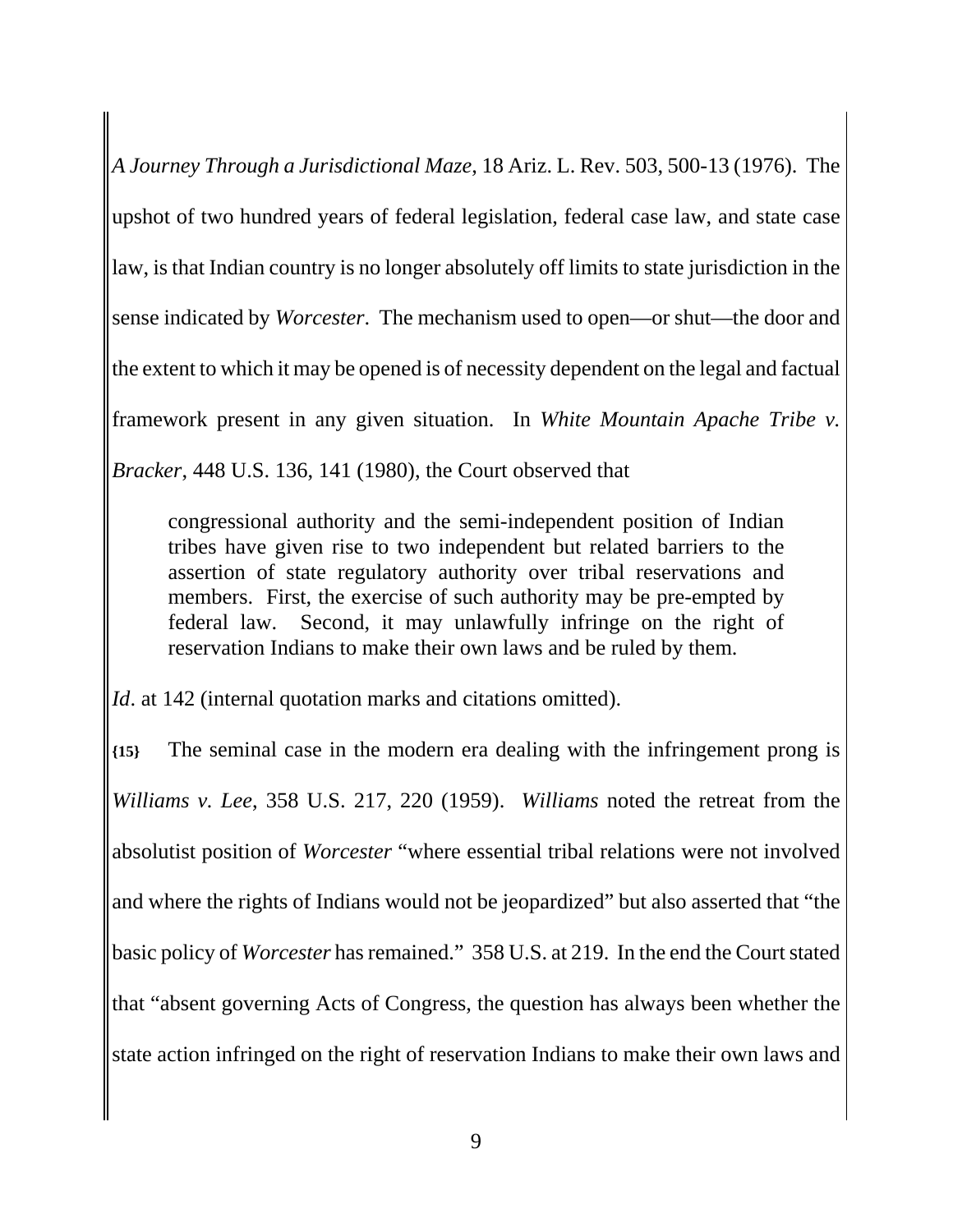be ruled by them." *Id.* at 220. The question is not considered in a vacuum. Rather, consideration of the issues starts with "the assumption that the [s]tates have no power to regulate the affairs of Indians on a reservation." *Id.* As the Court noted in *Bracker*, "[w]hen on-reservation conduct involving only Indians is at issue, state law is generally inapplicable, for the [s]tate's regulatory interest is likely to be minimal and the federal interest in encouraging tribal self-government is at its strongest." 448 U.S. at 145. *See United States v. Peltier*, 344 F. Supp. 2d 539, 546 (E.D. Mich. 2004) (holding that state courts may not issue warrants for searches of tribal members on tribal land in Indian country); *Cohen's Handbook of Federal Indian Law*, § 6.03[1][a] (2005 ed.).

**{16}** The initial presumption that state jurisdiction does not extend to Indian country, and the strong federal interest in tribal development and self-government affects the manner in which federal legislation relied upon to assert state jurisdiction is interpreted. As noted in *Rice*, 463 U.S. at 719-20, "[w]hen we determine that tradition has recognized a sovereign immunity in favor of the Indians in some respect, then we usually are reluctant to infer that Congress has authorized the assertion of state authority in that respect 'except where Congress has expressly provided that State laws shall apply.'" (citation omitted). Further, waiver or repeal by implication of tribal self-government and freedom from state regulation is disfavored. *Bryan v.*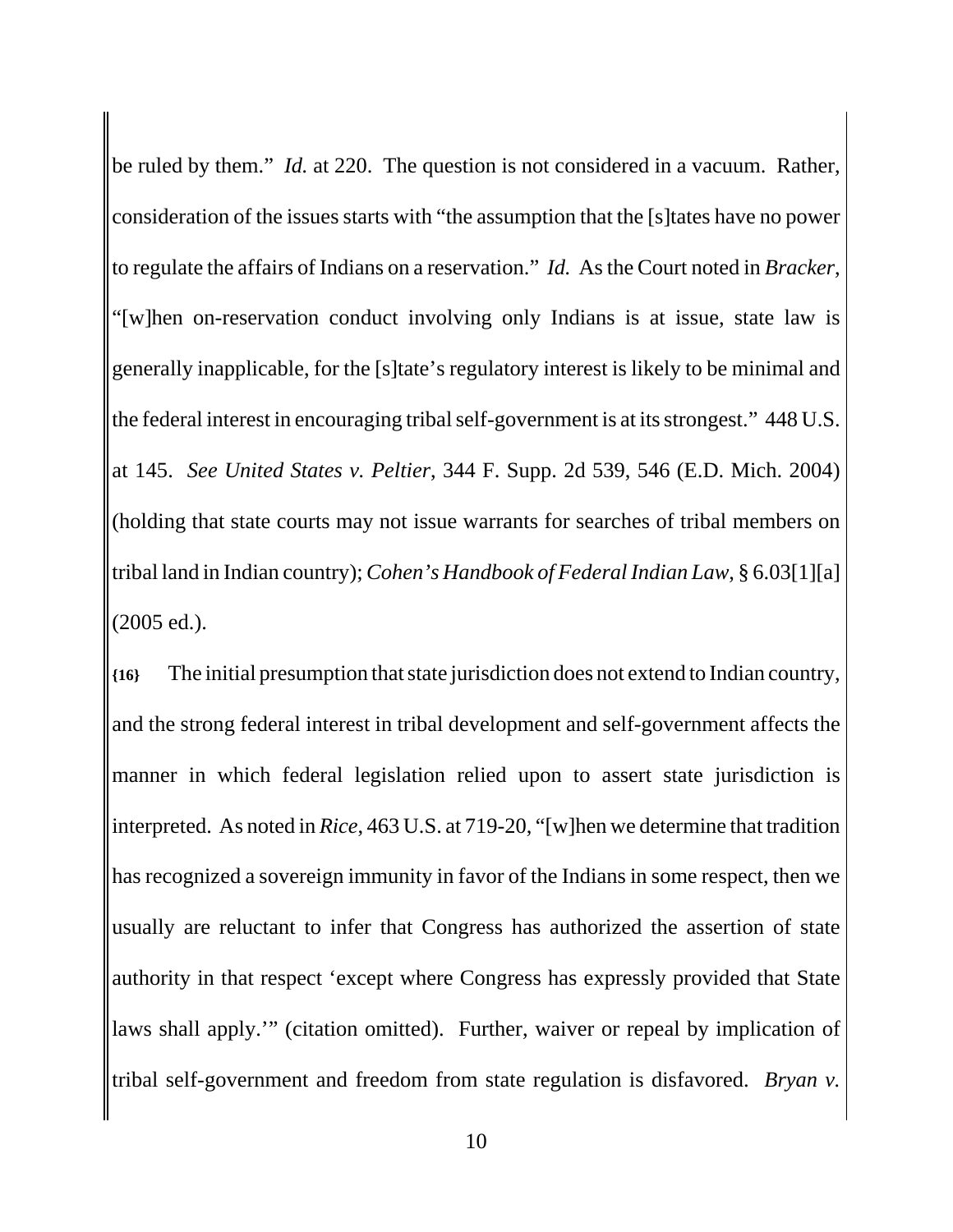*Itasca County*, 426 U.S. 373, 386 (1976) (holding that the enactment of Public Law 280, 28 U.S.C. § 1360 (1984), by Congress did not work to extend state regulatory authority over Indian tribes).

**{17}** It can generally be stated that no states have general regulatory authority over Indian country. *California v. Cabazon Band of Mission Indians*, 480 U.S. 202, 209 (1987) (holding that California did not have the authority to regulate or criminally punish on-reservation bingo games which did not comply with state limitations); *see also Bryan*, 426 U.S. at 375 n.2. Some states have general criminal jurisdiction in Indian country pursuant to Public Law 280. New Mexico is not a Public Law 280 state. *Cabazon Band of Mission Indians*, 480 U.S. at 208.

**{18}** The legal landscape in New Mexico is similar to the federal history noted above. In *State v. Begay*, 63 N.M. 409, 412, 320 P.2d 1017, 1019 (1958), *overruled on other grounds by State v. Warner*, 71 N.M. 418, 379 P.2d 66 (1963), our Supreme Court announced an absolutist position that the New Mexico Constitution's exclusionary clause, Art. XXI, Sec. 2, denied the state all jurisdiction over Indian land and tribes until Indian title was extinguished. Our Supreme Court retreated from that position in *Your Food Stores, Inc. (NSL) v. Village of Española*, 68 N.M. 327, 330, 361 P.2d 950, 953 (1961) to allow exercise of jurisdiction where "specifically granted by Act of Congress, or sanctioned by decisions of the Supreme Court of the United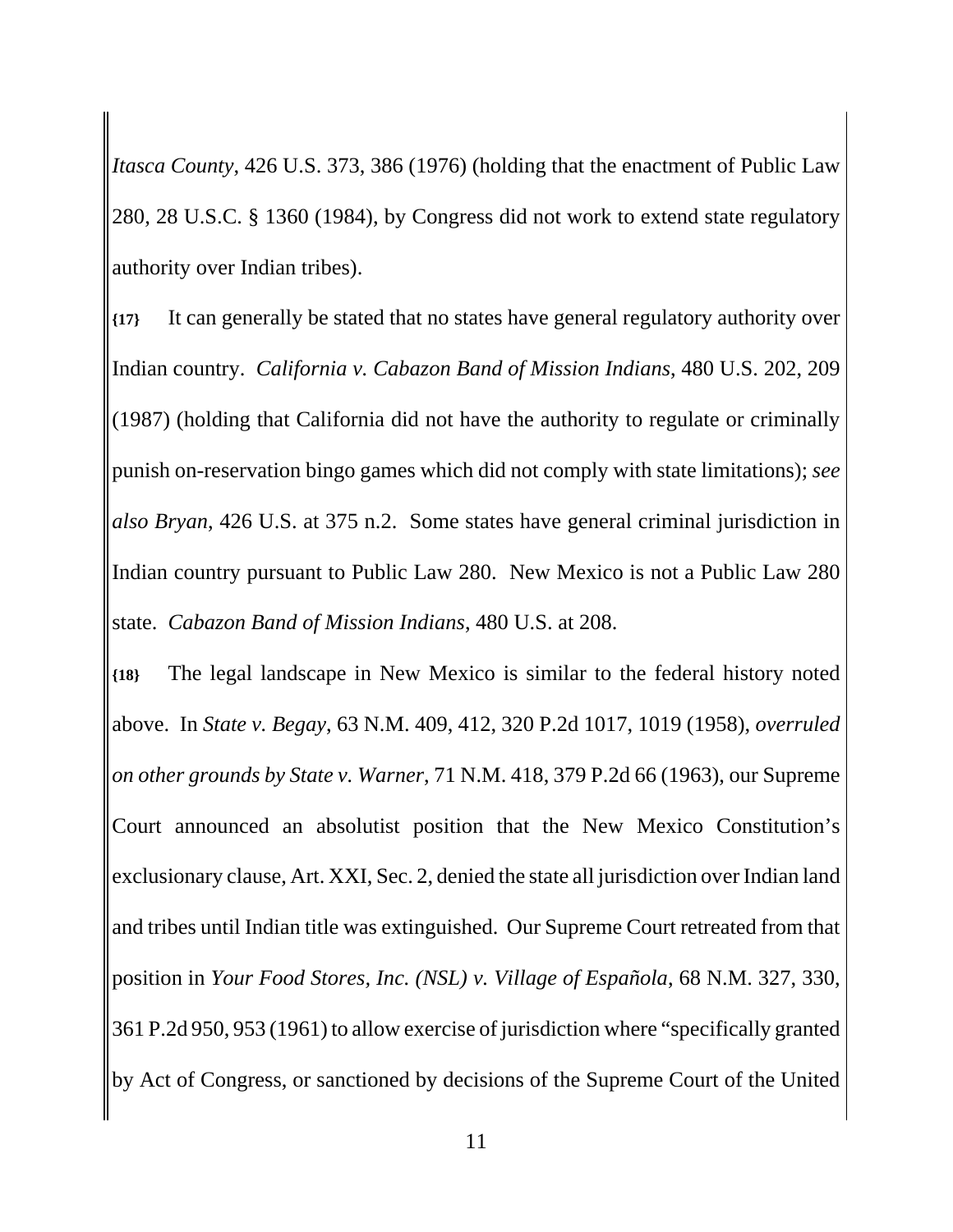States." In *Your Food Stores, Inc. (NSL)*, the Supreme Court voided an attempt by a municipality to annex property leased by the Santa Clara Pueblo to a private, non-Indian merchant. The Court noted with approval the language of *Williams*, requiring an express grant of power by Congress to the states to exercise jurisdiction in Indian country. *Your Food Stores, Inc. (NSL)*, 68 N.M. at 332, 361 P.2d at 954.

**{19}** In *State v. Warner*, 71 N.M. 418, 421, 379 P.2d 66, 68 (1963), our Supreme Court held that state courts could try cases involving crimes committed on Indian land by non-Indians. Relying on *Williams*, and other precedents, the Supreme Court decided that trying non-Indians in state court "would not affect the authority of the tribal counsel over reservation affairs and, therefore, would not infringe on the right of the Indians to govern themselves." *Warner*, 71 N.M. at 421-22, 379 P.2d at 68. **{20}** In *Chino v. Chino*, 90 N.M. 203, 206, 561 P.2d 476, 479 (1977), applying both the preemptive approach and the infringement test, our Supreme Court held New Mexico courts did not have jurisdiction to hear an action for forcible entry and detainer involving a home situated on fee patent land located within the exterior boundaries of the Mescalero Apache Indian Reservation. The Supreme Court's preemption analysis is to the point: in light of New Mexico's Enabling Act, which disclaims jurisdiction over Indians, the Tribe's treaty submitting only to the authority of the United States precludes "the state from exercising jurisdiction over property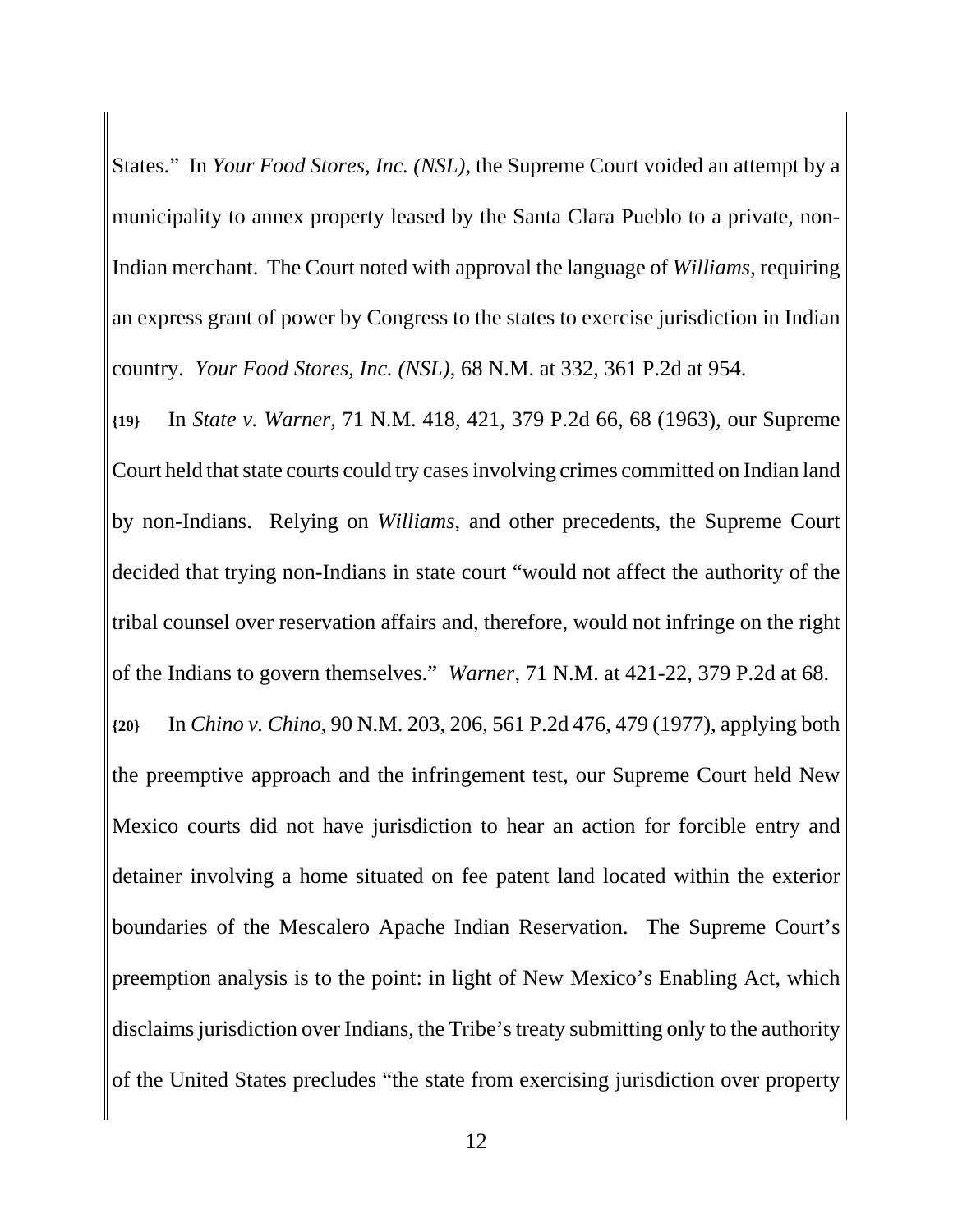lying within the reservation boundaries." *Id.*

#### **{21}** With regard to the infringement test, the Court stated:

When the land lies within a reservation, enforcement of the owner's rights to such property by the state court would infringe upon the governmental powers of the tribe, whether those owners are Indians or non-Indians. Civil jurisdiction of lands within the reservation remains with the tribe. Even though the Mescalero tribal law makes no provision for a wrongful entry and detainer action, the state may not assume jurisdiction without congressional or tribal authorization. Indian customs and traditions may dictate different approaches than that which the state may use. For a state to move into areas where Indian law and procedure have not achieved the degree of certainty of state law and procedure would deny Indians the opportunity of developing their own system.

#### *Id.*

**{22}** Finally, in *Romero*, our Supreme Court held that the State did not have jurisdiction to prosecute crimes committed by the defendant Indians on private fee land located within the exterior boundaries of the defendant's respective Pueblos. The *Romero* opinion apparently took it as a given that the State would have no jurisdiction if the property where the crimes occurred qualified as "Indian country" within the meaning of 18 U.S.C. § 1151, since that was the only issue it identified for discussion. *Romero*, 2006-NMSC-039,  $\P$  7. Relying in part on the canon that ambiguities in statutes are interpreted to the benefit of Indians, our Supreme Court held that private, non-Indian owned fee land within the exterior boundaries of the Pueblos was "Indian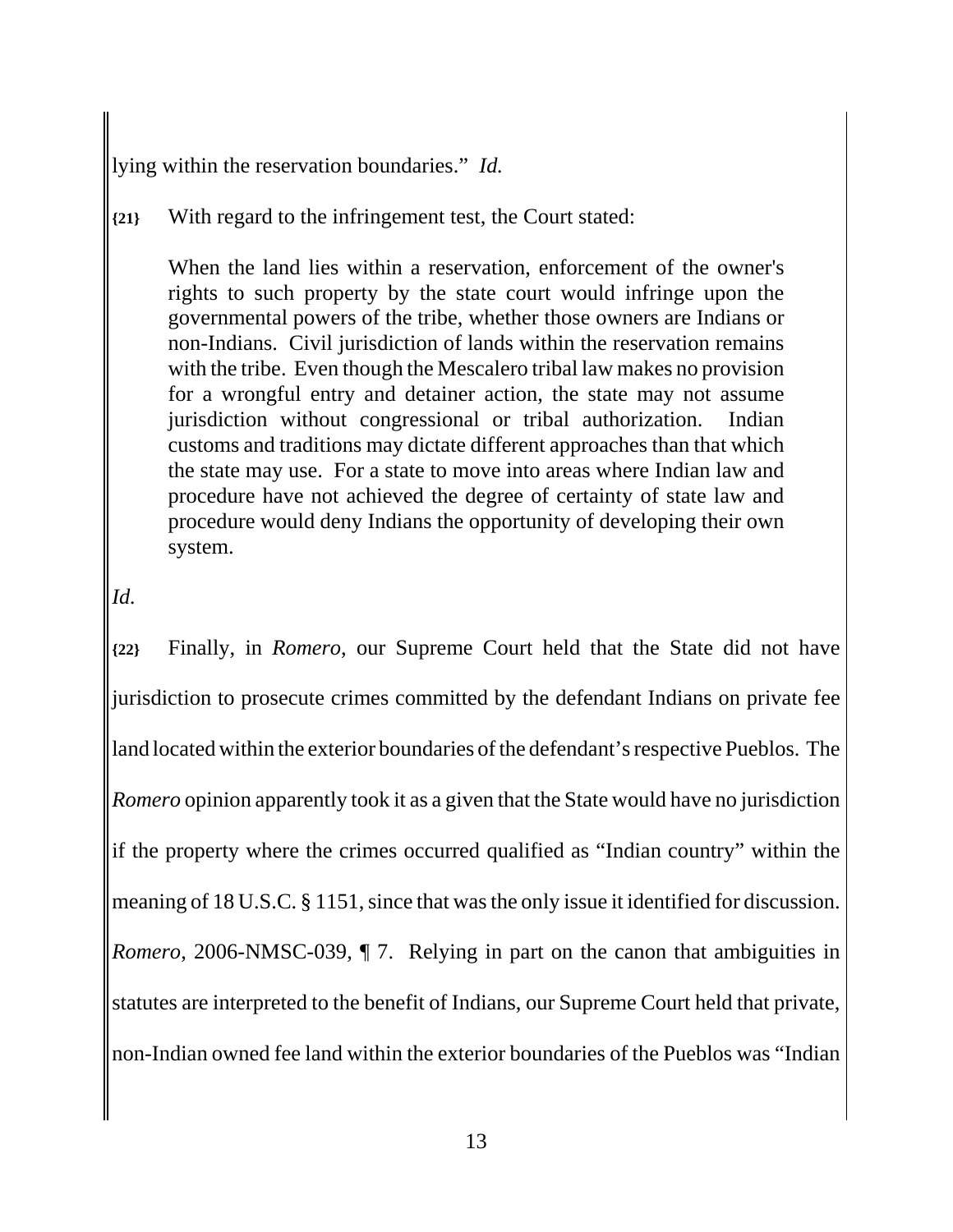country" and that no Congressional action with regard to the property could be interpreted to clearly and explicitly have changed the status of the land. *Id.* ¶¶ 23-25. *Accord*, *State v. Quintana*, 2008-NMSC-012, ¶ 4, 143 N.M. 535, 178 P.3d 820 (in general, a state does not have jurisdiction over crimes committed by an Indian in Indian country).

**{23}** The State argues that the jurisdictional barrier described above has been overcome by the federal legislation which prompted New Mexico's adoption of its SORNA and by recognition that the crime occurred off the reservation. We respond to each argument in turn.

#### **3. Federal Sex Offender Registration Legislation**

**{24}** In 1994 Congress established a nationwide program for sex offender registration know as the Jacob Wetterling Crimes Against Children and Sexually Violent Offender Program, which is codified at 42 U.S.C. § 14071 (1998). The Jacob Wetterling Act encourages states to enact sex offender registration and community notification laws by conditioning federal funding for crime prevention on the existence of such laws. *See* 42 U.S.C. § 14071(g)(2)(A) ("A [s]tate that fails to implement the program as described in this section shall not receive 10 percent of the funds that would otherwise be allocated to the [s]tate under [s]ection 3756 of this title."). In addition, the Jacob Wetterling Act sets forth detailed requirements for state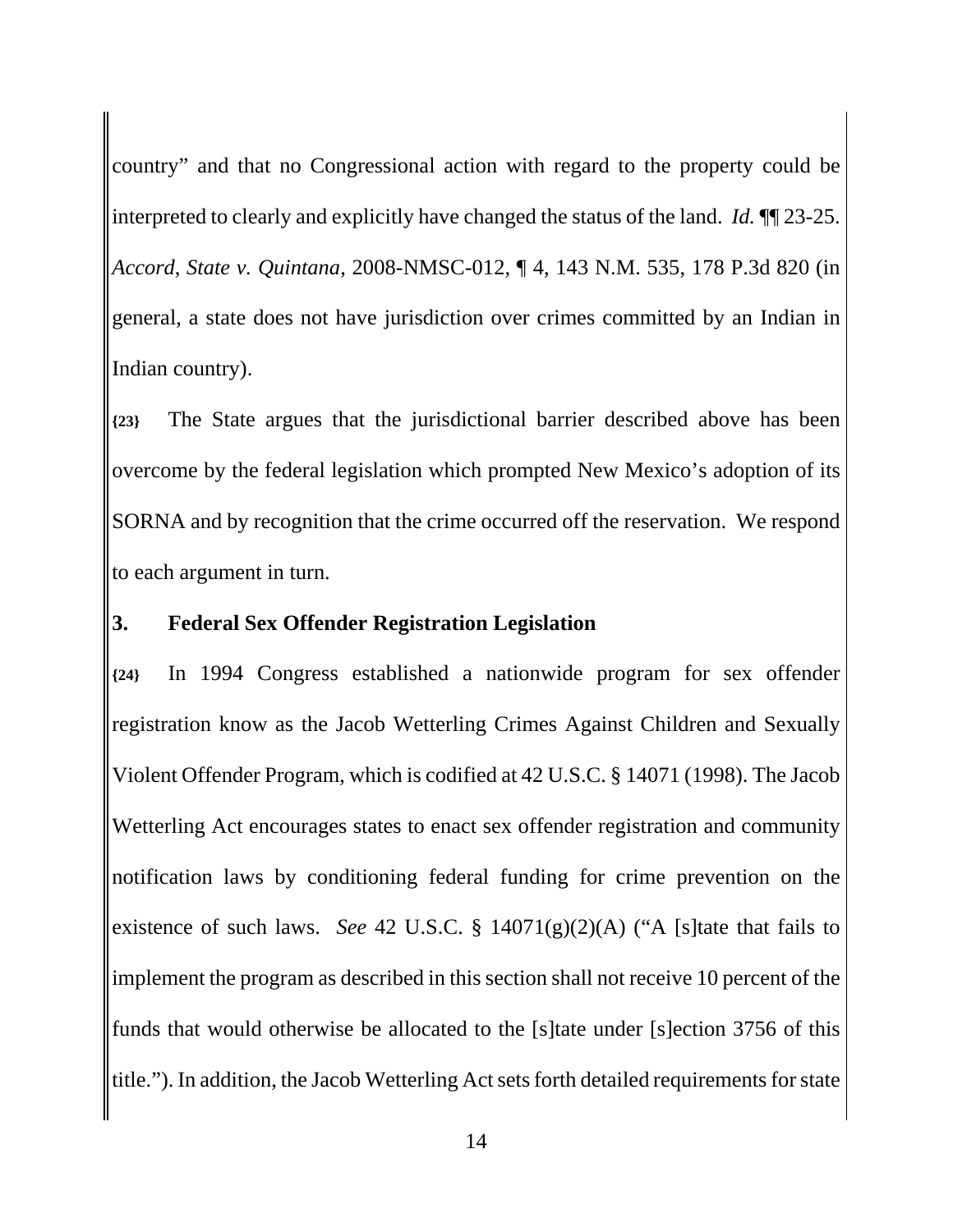sex offender registration programs. *See id.* § 14071(b). The statute also requires participating states to share registration information with law enforcement agencies having jurisdiction where the sex offender expects to reside and to transmit registration information to the FBI and a National Sex Offender Registry. *Id.* § 14071(b)(2). A sex offender who knowingly fails to register under a state program "shall be subject to criminal penalties in any [s]tate in which the [sex offender] has so failed." *Id.* § 14071(d).

**{25}** In 1996 the Jacob Wetterling Act was amended, in what came to be known as "Megan's Law," to require states to develop a program to disseminate information to the community about registered sex offenders. *Id.* § 14071(e). Megan's Law allowed broad discretion to the states in the design of their individual programs.

**{26}** New Mexico first enacted its Sex Offender Registration Act (SORA) in 1995. *State v. Druktenis*, 2004-NMCA-032, ¶ 17, 135 N.M. 223, 86 P.3d 1050. SORA, like the sex offender registration statutes in most states, was a version of the Jacob Wetterling Act. *Id*. In 1999 the New Mexico Legislature amended SORA, which is now (with the addition of Notification) known as SORNA. *Id*. ¶ 6. SORNA provides that "[a] sex offender who willfully or knowingly fails to comply with [SORNA's] registration requirements . . . is guilty of a fourth degree felony[.]" Section 29-11A-4(N); *see Druktenis*, 2004-NMCA-032, ¶ 22.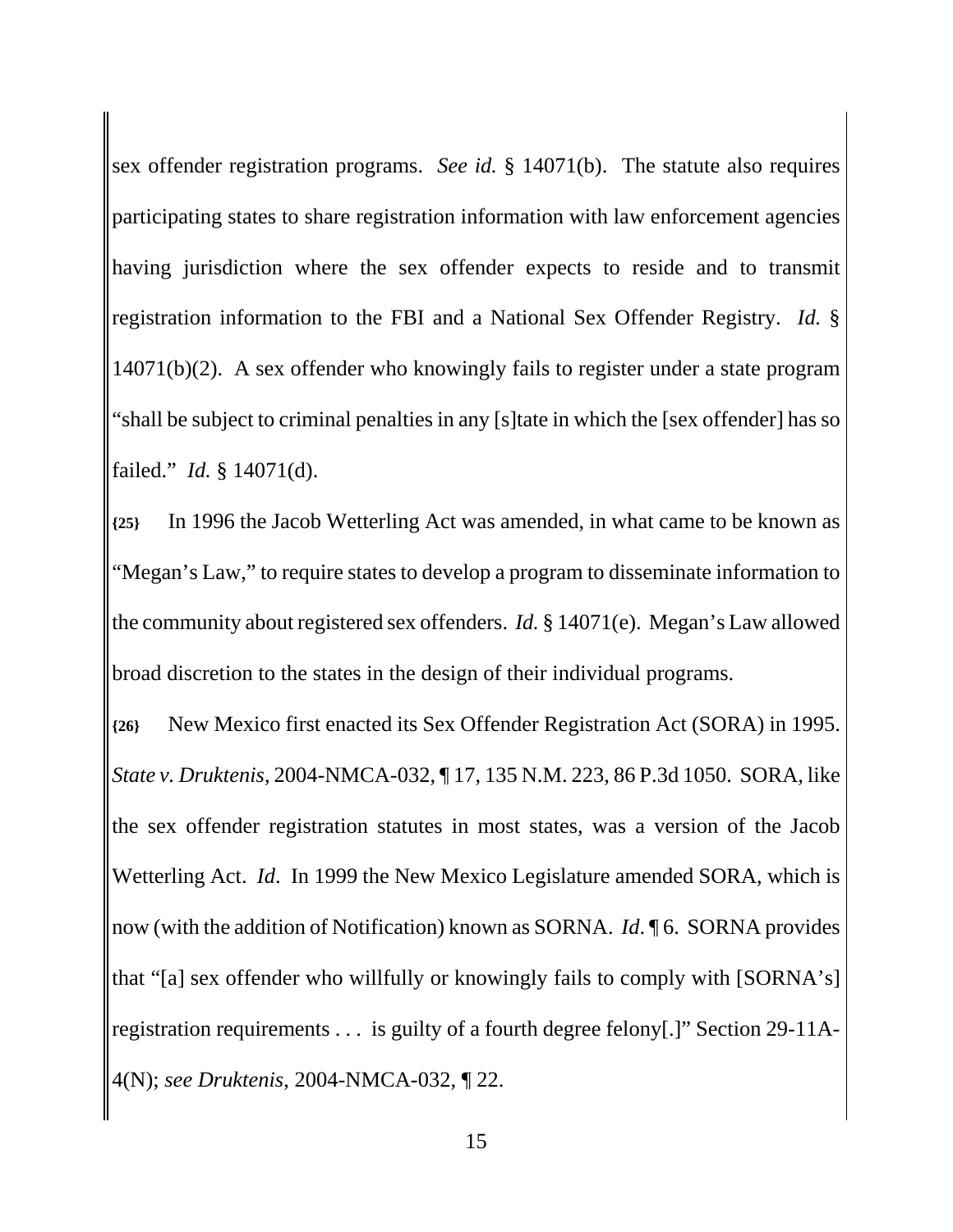**{27}** A plain reading of the Jacob Wetterling Act and Megan's Law demonstrates that Congress intended for the states to be the primary information gatherers and compliance enforcers for a national sex offender registration regime. *See* 42 U.S.C. §§ 14071, 14072. The Jacob Wetterling Act uses the state residency of a sex offender as a key factor in determining the registration requirements with which the sex offender must comply. *See, e.g.*, *id.* § 14071(b)(5) (providing that a sex offender who moves to a new state "shall report the change of address to the responsible agency in the [s]tate the person is leaving, and shall comply with any registration requirement in the new [s]tate of residence"). Where a state does not meet the minimum requirements of Megan's Law, the FBI fills in the "gap" in coverage by accepting direct registration from sex offenders. *Id.* § 14072(c). Neither the Jacob Wetterling Act or Megan's Law mentions or addresses Indian tribes, tribal jurisdiction, or state jurisdiction in Indian country in any way. In addition, the State has not cited any legislative history indicating any consideration of the way the two acts affect or would operate in Indian country.

**{28}** The specific question presented then is whether the two statutes can be deemed an express statement by Congress that state sex offender registration laws shall apply in Indian country. We hold that they cannot. The language of the statutes betrays no indication that Congress intended the term "resident" by itself to override historically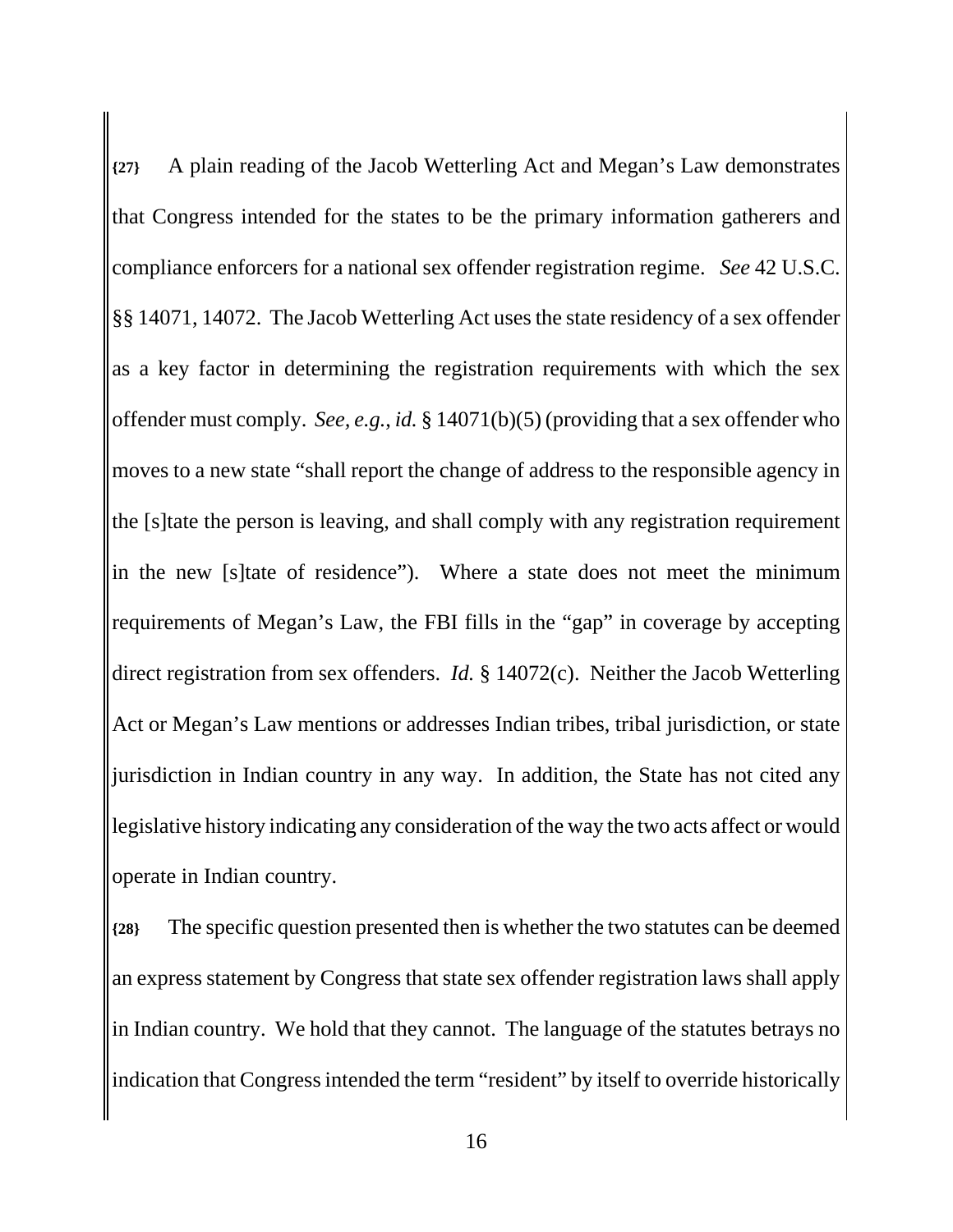recognized and accepted limits on the reach of state criminal and regulatory law in Indian country. The type of language specifically referring to Indians and Indian tribes which would support a conclusion that Congress intended to override tribal sovereignty is simply missing. The state points to the broad nature of the term "resident" and the fact that Indians are for most purposes residents of the State they live in to argue that Congress' intent was to be all-inclusive. This approach, however, is the opposite of our normal mode of interpretation of statutes affecting Indians and Indian tribes, and we decline to indulge it. *United States v. Dion*, 476 U.S. 734, 739- 40 (1986) ("What is essential is clear evidence that Congress actually considered the conflict between its intended action on the one hand and Indian treaty rights on the other, and chose to resolve that conflict by abrogating the treaty."); *Bryan*, 426 U.S. at 392-93 (waiver or repeal by implication of tribal freedom from state regulation is disfavored); *McClanahan v. State Tax Comm'n of Ariz.*, 411 U.S. 164, 174 (1973) (doubtful expressions in treaties are to be resolved in favor of Indians); *Williams*, 358 U.S. at 221 ("Significantly, when Congress has wished the [s]tates to exercise this power [civil or criminal jurisdiction in Indian country] it has expressly granted them the jurisdiction which *Worcester* . . . had denied.").

**{29}** There is only one other state case addressing the issue—*State v. Jones*, 729 N.W.2d 1 (2007). Though its holding is not directly applicable in New Mexico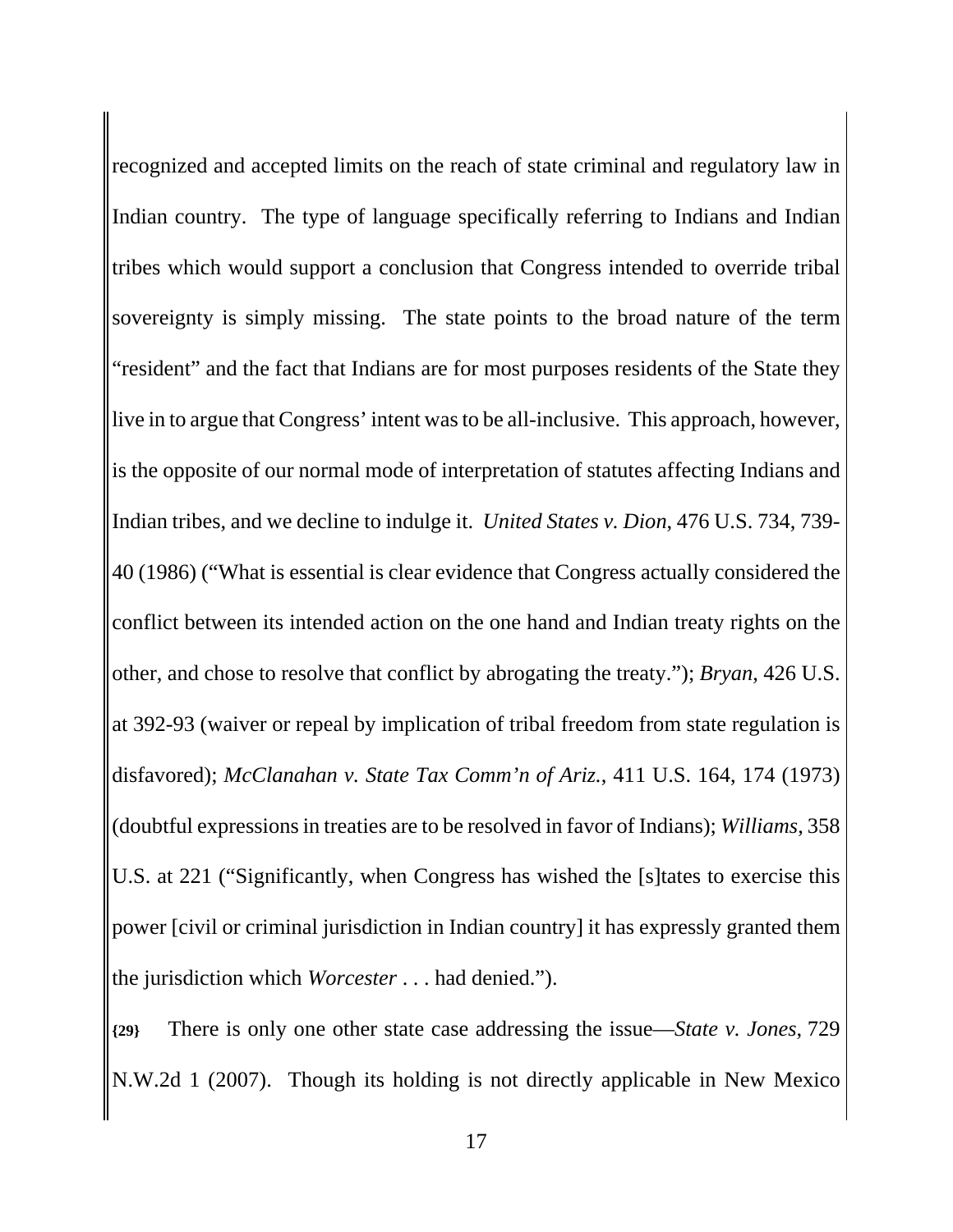because it issues from a Public Law 280 state, it provides insight as to the reach of the Jacob Wetterling Act and Megan's Law. In *Jones*, a sharply divided court held that Minnesota could enforce its version of SORNA against reservation Indians because it was a criminal/prohibitary provision covered by the general grant of criminal jurisdiction under Public Law 280. *Jones*, 729 N.W.2d at 4-5, 12. New Mexico is not a Public Law 280 state and that analysis does not apply here. In accordance with the broad understanding that Public Law 280 does not grant states civil or regulatory jurisdiction in Indian country, the Court in *Jones* assumed that Minnesota could not enforce its SORNA if the statute was deemed a civil/regulatory provision. *Id.* at 5. Also, it is notable that nowhere in the majority or concurring opinions is there any hint of reliance on the Jacob Wetterling Act or Megan's Law as the source of express Congressional permission to enforce the registration statute in Indian country.

**{30}** At least one commentator has opined that

While the litigation [in *Jones* had] called attention to what many observers considered to be a gap in the nation's ability to track sex offenders and likely spawned congressional attention to the matter in SORNA [the Adam Walsh Child Protection and Safety Act], the law's enactment implicitly conceded the defendant's argument in *State v. Jones* and, in any event, SORNA now occupied the field, imposing a clear federal mandate of registration.

Virginia Davis & Kevin Washburn, *Sex Offender Registration in Indian Country*, 6 Ohio St. J. Crim. L. 3, 13 (2008).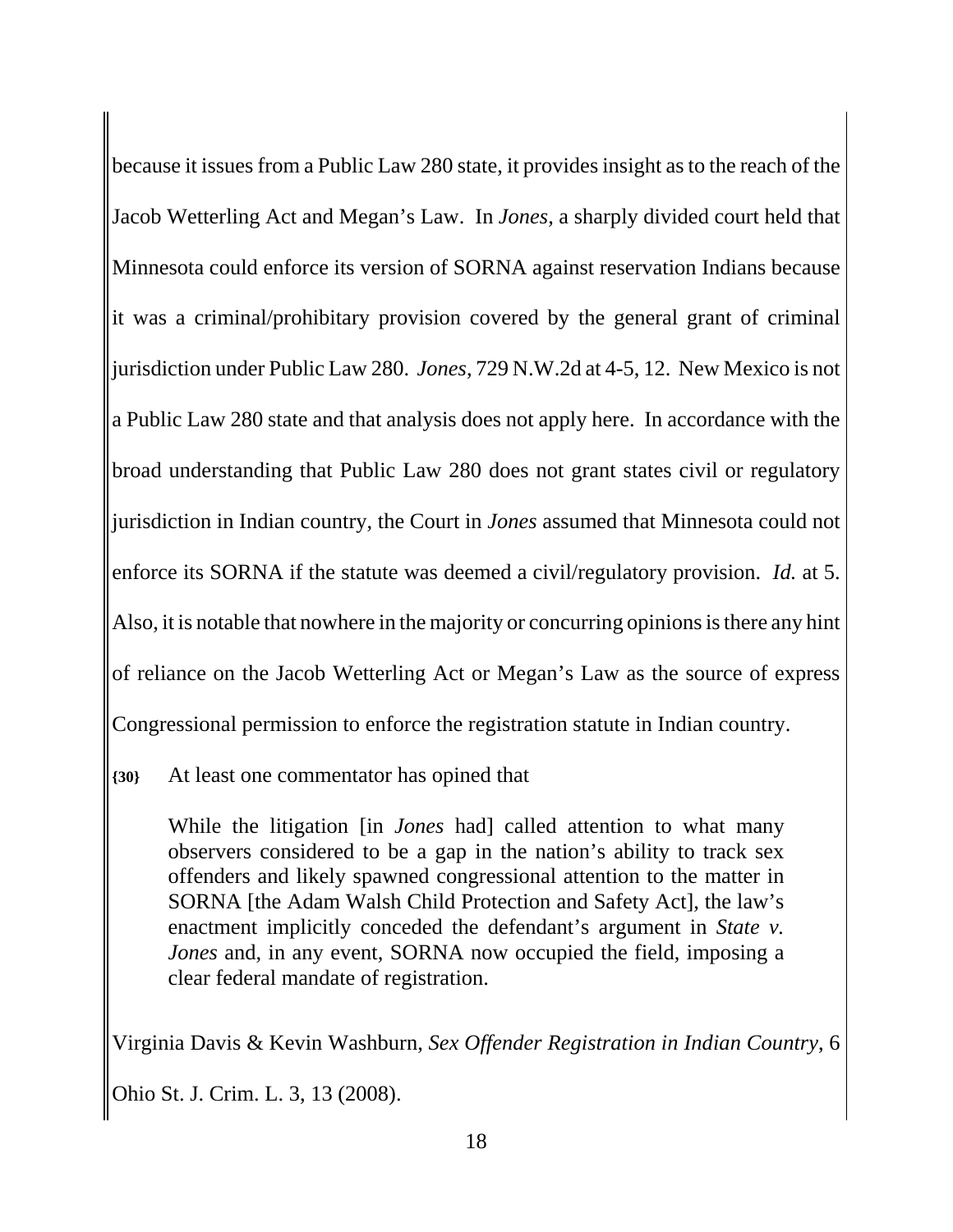**{31}** We agree with this assessment. The Adam Walsh Child Protection and Safety Act, 42 U.S.C. 16911 2006), provides avenues for Indian tribes to become jurisdictions that participate in the national sex offender registration regime. *See id.* § 16911(10)(H) (providing that a federally recognized Indian tribe may be included as a jurisdiction "[t]o the extent provided and subject to the requirements of [S]ection 16927 of this title"). An Indian tribe may elect to participate as a jurisdiction under the Adam Walsh Act by passing a "resolution or other enactment of the tribal council or comparable governmental body." *Id.* § 16927(a)(1)(A). Although the Adam Walsh Act gives Indian tribes the opportunity to become participating jurisdictions, the remaining provisions of Section 16927 evince Congress' intent to ensure territorial coverage by other jurisdictions should a tribe prove unable or unwilling to become a participating jurisdiction. For example, a tribe may

elect to delegate its functions under this part to another jurisdiction or jurisdictions *within which the territory of the tribe is located* and to

provide access to its territory and such other cooperation and assistance as may be needed to enable such other jurisdiction or jurisdictions to carry out and enforce the requirements of this part.

*Id.* § 16927(a)(1)(B) (emphasis added). The Adam Walsh Act imputes to a tribe the election to delegate described in Section  $16927(a)(1)(B)$  if the tribe is: (1) subject to the law enforcement jurisdiction of a state under 18 U.S.C. § 1132 (Public Law 280); (2) the tribe does not make an election to participate by July 27, 2007, or rescinds an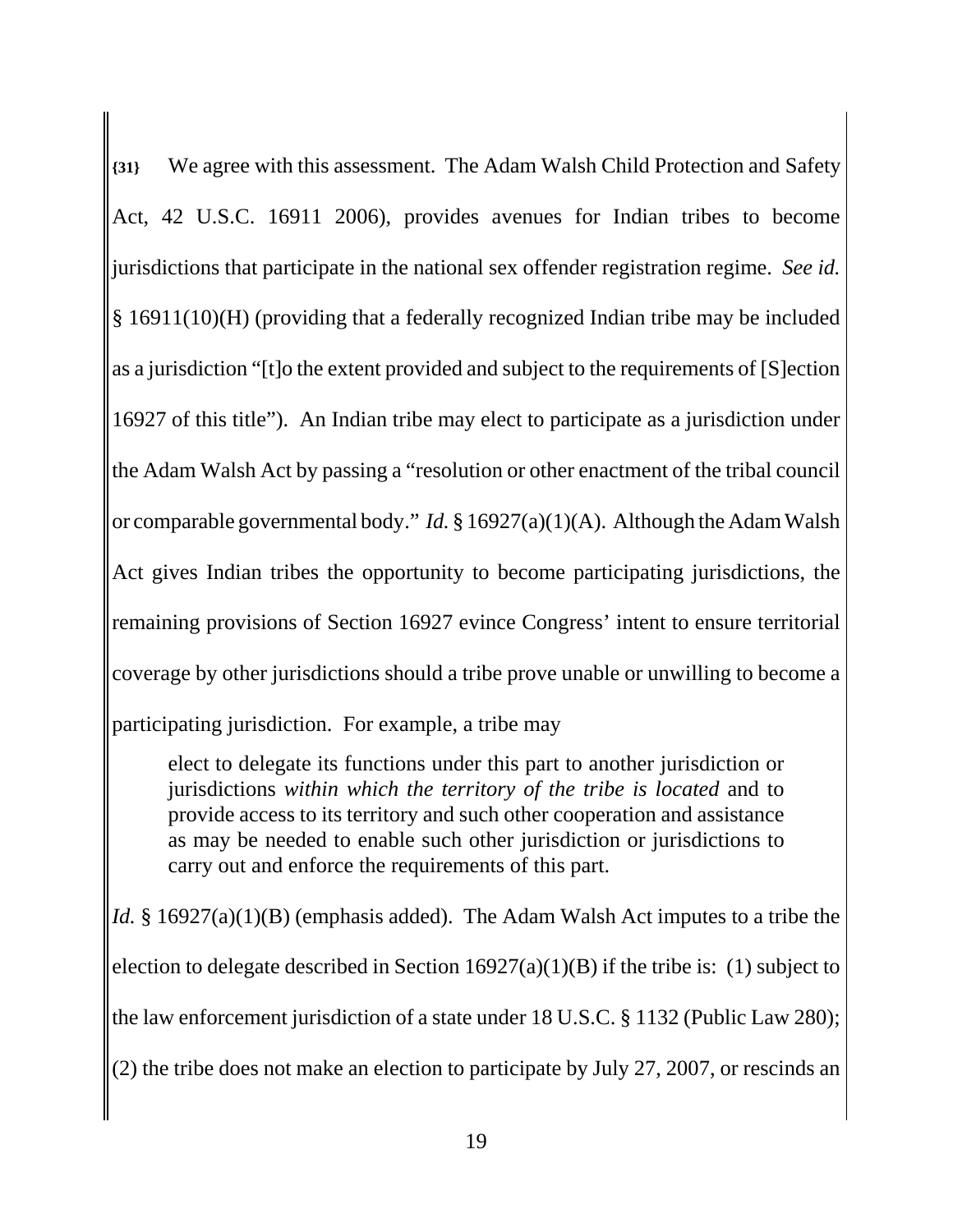election to participate; or (3) "the Attorney General determines that the tribe has not substantially implemented the requirements of this part and is not likely to become capable of doing so within a reasonable amount of time."  $42 \text{ U.S.C.}$  \$  $16927(a)(2)(\text{C}).$ The Adam Walsh Act further provides that an Indian tribe subject to the Act "is not required to duplicate functions under this part which are fully carried out by another jurisdiction or jurisdictions *within which the territory of the tribe is located*." *Id.* § 16927(b)(1) (emphasis added). Finally, the Adam Walsh Act allows a participating tribe to cooperate with such a jurisdiction or jurisdictions by sharing or delegating functions with respect to sex offenders subject to the tribe's jurisdiction. *Id.* § 16927(a)(2).

**{32}** The foregoing provisions of the Adam Walsh Act demonstrate that Congress recognized that some Indian tribes are willing and able to become participating jurisdictions in the national sex offender registration regime. However, in the event that an Indian tribe cannot or chooses not to become a full participating jurisdiction, Congress has set forth strict mechanisms to ensure that territorial coverage is achieved by other jurisdictions, either with or without the tribe's consent. *Id.* §§ 16927(a)(1)(B), (a)(2)(A)-(C), (b)(1)-(2). Significantly, Congress has expressly mandated that the jurisdictions that must provide such coverage are those "within which the territory of the tribe is located." *Id.*  $\S\S 16927(a)(1)(B)$ , (b)(1)-(2). This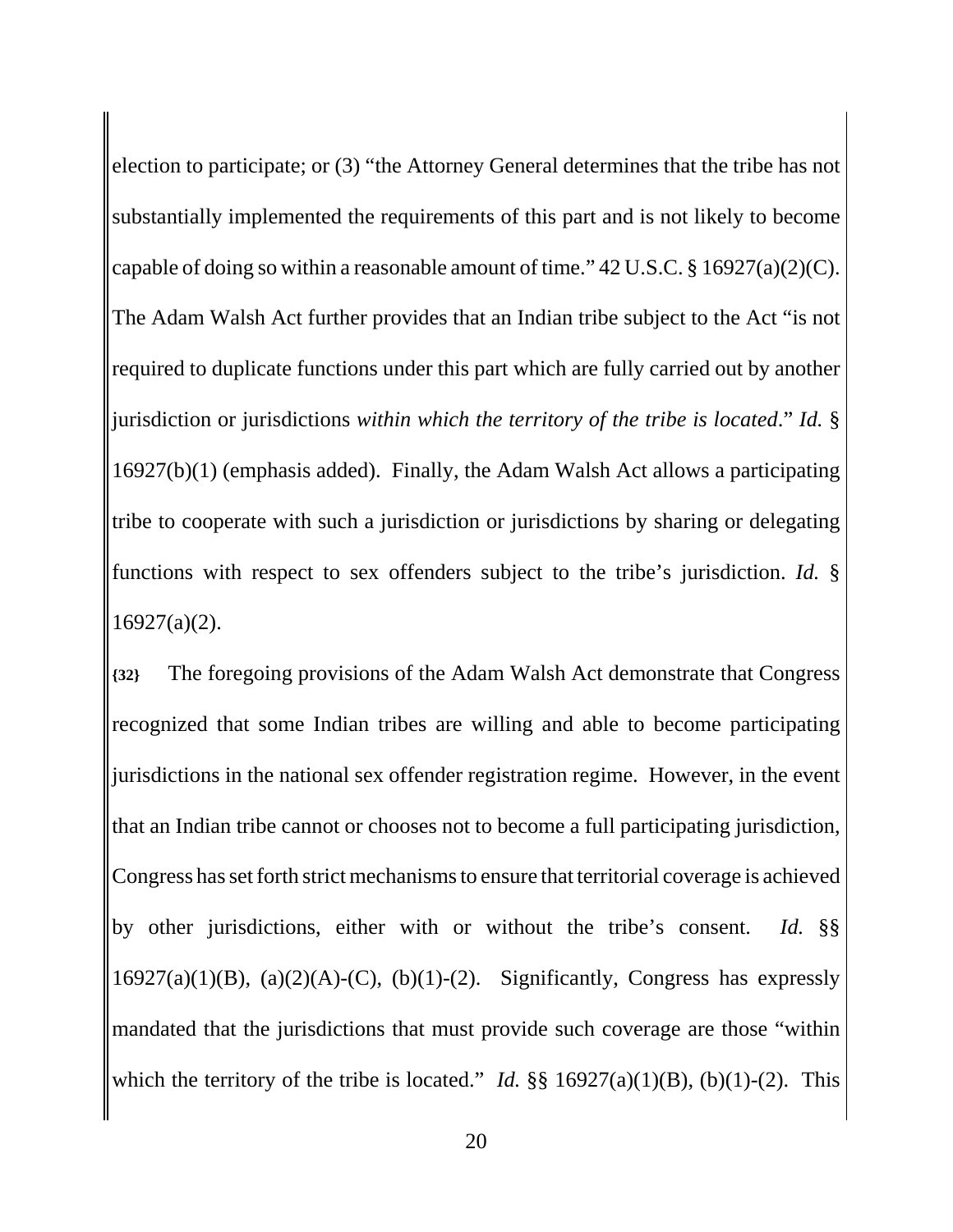language demonstrates Congress' intent to have the states maintain full, statewide coverage when a tribe within the state does not elect to become a participating jurisdiction. Moreover, Congress has lowered the barrier of tribal sovereignty in this context by directing tribes that delegate their functions as participating jurisdictions, either directly or by imputation, to "provide access to [their] territory and such other cooperation and assistance as may be needed to enable such other jurisdiction or jurisdictions to carry out and enforce the requirements of this part." *Id.* §  $16927(a)(1)(B)$ .

**{33}** The type of specificity found in the Adam Walsh Act is what the authorities look for to find an express statement from Congress allowing state assertion of jurisdiction in Indian country. This specificity is what is lacking in the Jacob Wetterling Act and Megan's Law.

#### **4. The Locus of the Crime**

**{34}** The State argues that the crime occurred off of the Navajo reservation in that the statute requires sex offenders to personally appear at the Sheriff's office in each county to register. The state can generally enforce its criminal and civil laws against Indians for conduct occurring outside Indian country. *See Quintana*, 2008-NMSC-012, ¶ 4.

**{35}** It is unclear where the crime occurred. The federal law the state relies upon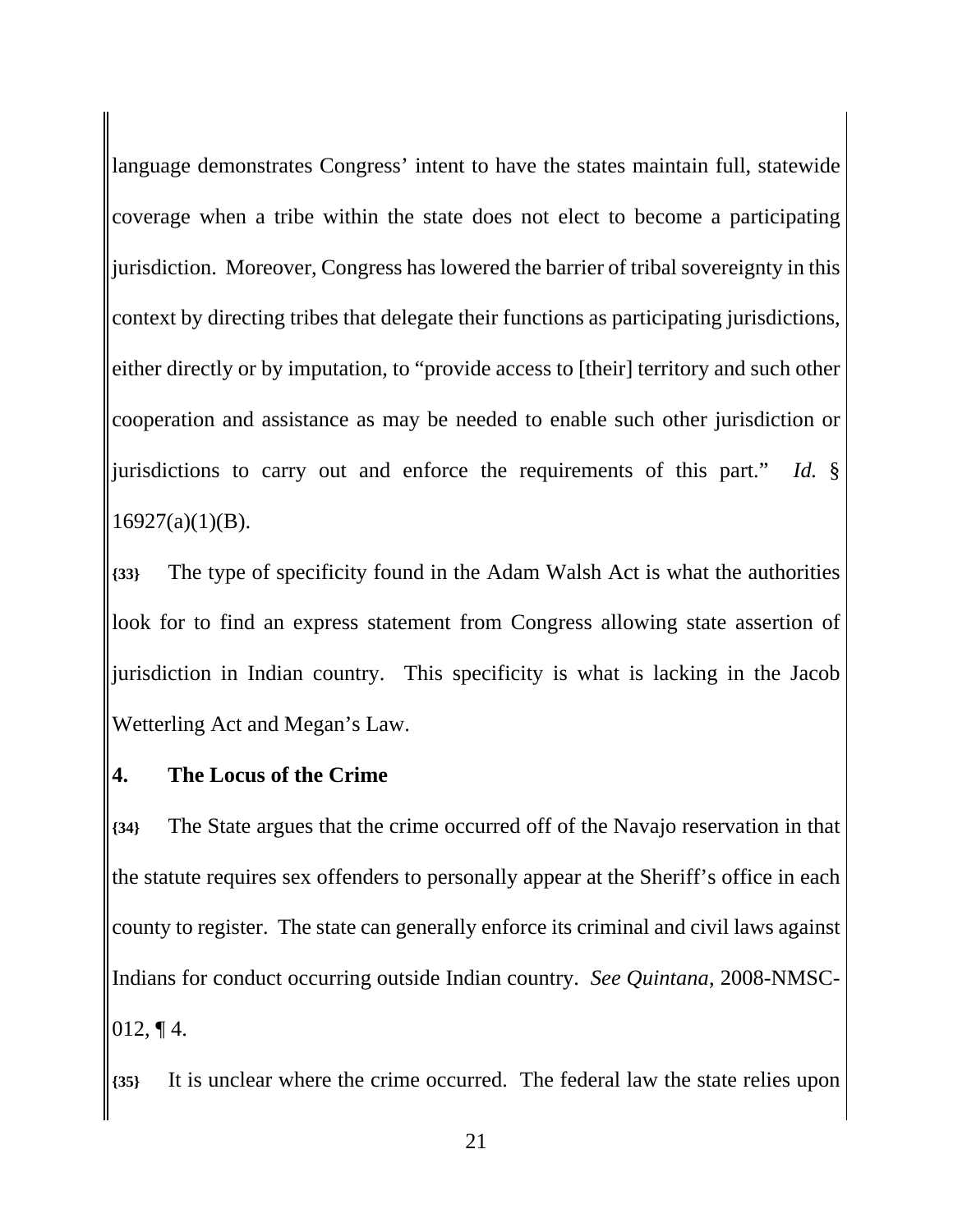seems to support finding the locus at the sheriff's office. *Johnston v. United States*, 351 U.S. 215, 220 (1956) (where the crime charged is a failure to do a legally required act, the place fixed for its performance fixes the situs of the crime"). However, the only case actually dealing with registration requirements in the context of Indian country states that the crime occurred on the reservation where the defendant resided. *Jones*, 729 N.W.2d at 4.

**{36}** We do not need to decide the issue, however, because there can only be a crime if the State has the power to force Defendants to appear at the sheriff's office to register. If the State's regulatory authority does not reach into Indian country to impose a duty, failure to comply with the duty cannot be a crime. We have already held that the State has no basis to enforce its sex offender registration requirements in Indian country under the circumstances presented here.

### **CONCLUSION**

**{37}** We conclude that the State's application of SORNA to Defendants was not authorized by federal law and thus infringed on the Navajo Nation's tribal sovereignty. We therefore reverse the district court's denial of Defendants' motions to dismiss. The convictions of Atcitty and Billy for failure to register are reversed. We remand case No. 27,333 for further proceedings consistent with this opinion.

#### **{38} IT IS SO ORDERED.**